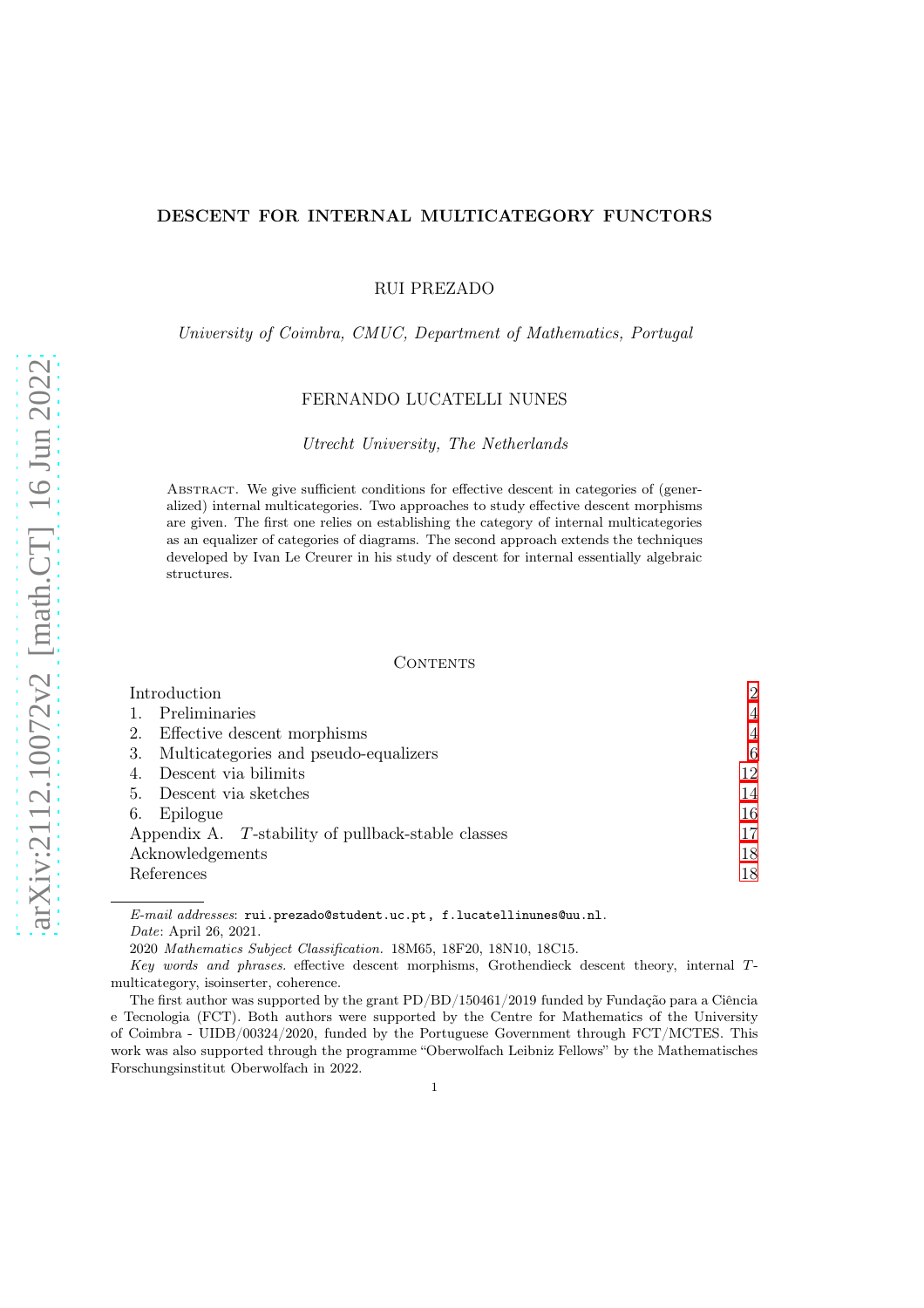#### <span id="page-1-0"></span>**INTRODUCTION**

Give a morphism  $p: x \to y$  in a category B with pullbacks, if the induced change-ofbase functor

$$
p^* \colon \mathcal{B} \downarrow y \to \mathcal{B} \downarrow x
$$

is monadic (premonadic), we say that  $p$  is of *effective descent* (*descent*). The main subject of this note, the study of effective descent morphisms, is at the core of Grothendieck Descent Theory (see *e.g.* [\[12,](#page-17-2) [14\]](#page-17-3)) and its applications (see, for instance, [\[2\]](#page-17-4)).

Except for the case of locally cartesian closed categories, the full characterization of effective descent morphisms is far from trivial in general. The topological descent case is the main example of such a challenging problem (see the characterization in [\[18\]](#page-18-0) and the reformulation in [\[4\]](#page-17-5)).

The notion of  $(T, V)$ -categories, introduced in [\[10\]](#page-17-6), generalizes both enriched categories and various notions of spaces. By studying effective descent morphisms in categories of  $(T, V)$ -categories, Clementino and Hofmann were able to give further descent results and understanding in various contexts, including, for instance, the reinterpretation of the topological results mentioned above and many other interesting connections (see, for instance, [\[5,](#page-17-7) [9,](#page-17-8) [6,](#page-17-9) [7\]](#page-17-10)).

On one hand, since they were mainly concerned with topological results, their study focused on the case where  $\mathcal V$  is a quantale and there is no obvious way to generalize their approach to more general monoidal categories  $V$ . On the other hand, their work, together with the characterization of effective descent morphisms for the category of internal categories (see [\[14,](#page-17-3) Section 6] and [\[15\]](#page-17-11)), have raised interest in further studying effective descent morphisms in categories of generalized categorical structures.

With this in mind, [\[17,](#page-17-12) Lemma 9.10] showed that we can embed the category of  $\mathcal{V}$ enriched categories (with  $\mathcal V$  lextensive) in the category of internal categories in  $\mathcal V$ . From this embedding, [\[17,](#page-17-12) Theorem 1.6] gives effective descent morphisms for  $\mathcal V$ -categories. However, the literature still lacks results for  $(T, V)$ -categories for a non-trivial T and an extensive V.

The present note is part of a project which aims to study descent and Janelidze-Galois theory within the realm of generalized multicategories and other categorical structures. The first aim of this project consists of studying effective descent morphisms in categories of generalized multicategories.

While the definition of  $(T, V)$ -categories generalizes that of enriched categories, the definitions of internal T-multicategories in  $\mathcal{B}$ , for T a monad and  $\mathcal{B}$  with pullbacks, introduced in [\[3,](#page-17-13) p. 8] and [\[11,](#page-17-14) Definition 4.2], generalize the notion of internal categories. Following this viewpoint and the approach of [\[17,](#page-17-12) Theorem 1.6], in order to study effective descent morphisms between more general  $(T, V)$ -categories, the first step is to study effective descent morphisms of categories of *internal T*-multicategories, which is the aim of the present paper.

The main contributions of our present work consist of two approaches to the problem of finding effective descent morphisms between internal multicategories. We explain, below, the key ideas of our first approach, which is the main subject of Section [4.](#page-11-0)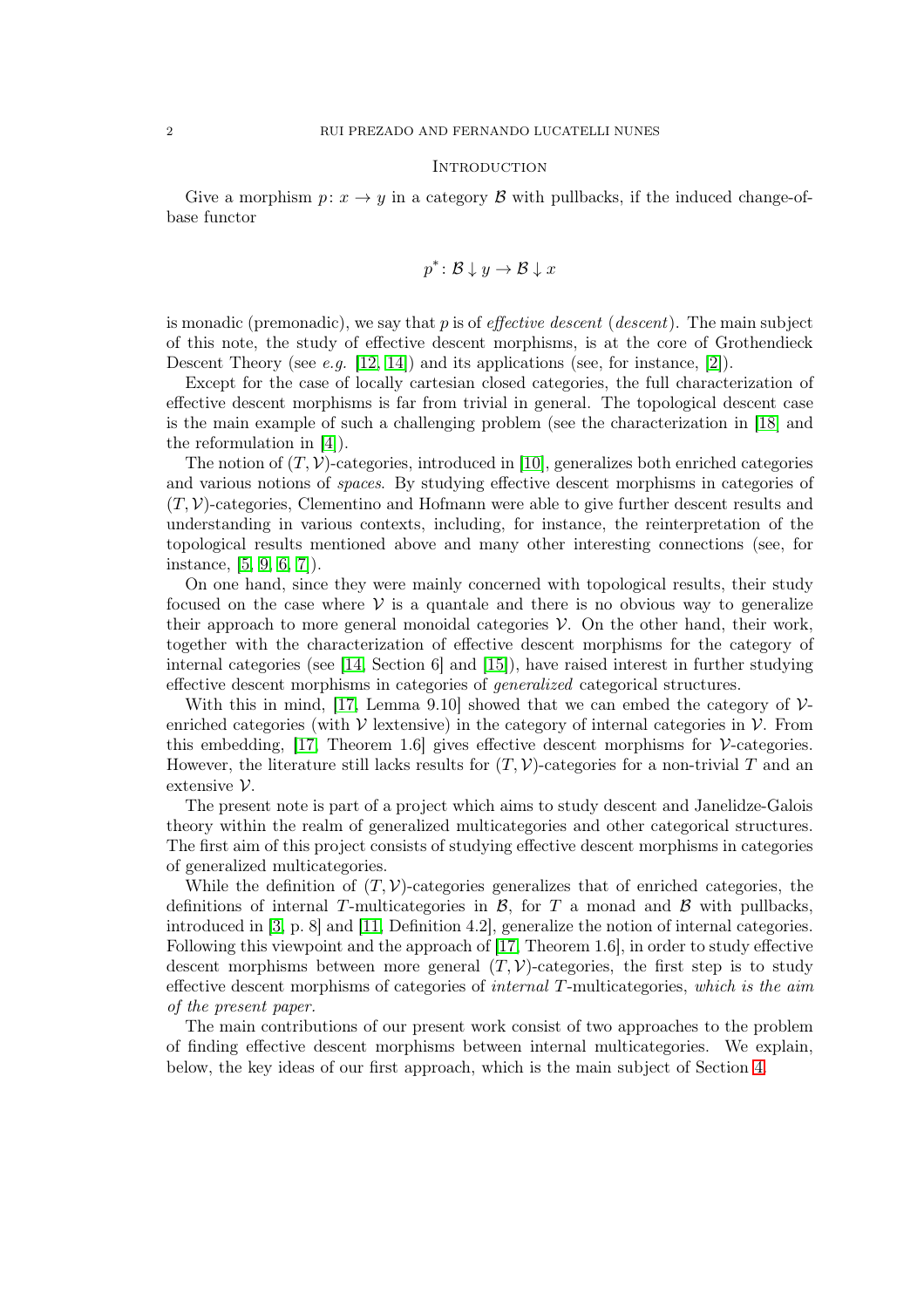As a special case of [\[17,](#page-17-12) Theorem 9.2] (see Proposition [4.1\)](#page-12-0), given a pseudo-equalizer (isoinserter )

$$
\text{PsEq}(F,G)\xrightarrow{\quad \ \ I\quad \quad }\mathcal{C}\xrightarrow[\quad G\quad \quad ]\quad \ \mathcal{D}
$$

of categories with pullbacks and pullback preserving functors,  $p$  is of effective descent whenever  $F I p$  is of descent and  $I p$  is of effective descent. Therefore, whenever (effective) descent morphisms in  $\mathcal C$  and  $\mathcal D$  are well-understood, we get effective descent morphisms in  $PsEq(F, G)$ .

We establish the category  $\text{Cat}(T, \mathcal{B})$  of internal T-multicategories in  $\mathcal{B}$  as an equalizer consisting of a category of models of a finite limit sketch and categories of diagrams (Lemma [3.1\)](#page-7-0), which is fully embedded in the corresponding pseudo-equalizer (Theorem [3.3\)](#page-8-0). Since descent in categories of models of a finite limit sketch were studied in [\[15,](#page-17-11) Section 3.2], and categories of diagrams are well-understood, we get effective descent morphisms in the pseudo-equalizer by the result mentioned above (Lemma [4.3\)](#page-12-1).

Finally, we find that the embedding of  $\text{Cat}(T, \mathcal{B})$  in the pseudo-equalizer reflects effec-tive descent morphisms (Lemma [4.4\)](#page-12-2), getting, then, our first result. Namely, a functor  $p$ of internal T-multicategories is effective for descent whenever

–  $Tp_1$  is an effective descent morphism,

–  $Tp_2$  is a descent morphism,

 $- p_3$  is an almost descent morphism,

where  $p_i$  is the component of p between the objects of *i*-tuples of composable morphisms (Theorem [4.5\)](#page-12-3).

Our second approach to the problem is presented in Section [5,](#page-13-0) which extends the work of [\[15\]](#page-17-11) on effective descent morphisms between internal structures. We observe that the same techniques employed in Le Creurer's work can be applied to the "sketch" of internal T-multicategories. With these techniques, we were able to refine our result on effective descent morphisms. We prove that functors  $p$  such that

- $p_1$  is an effecive descent morphism,
- $p_2$  is a descent morphism,
- $p_3$  is an almost descent morphism.

are effective descent morphisms between internal T-multicategories.

The techniques exploited in Section [5](#page-13-0) proved to be more suitable to our context of internal structures. However, the approach given there cannot be trivially applied to other generalized (enriched) categorical structures. Thus, Section [4](#page-11-0) has expository value and its techniques are especially relevant to our future work in descent theory of generalized (enriched) categorical structures.

After fixing some notation on Section [1,](#page-3-0) we recall some basic aspects on effective descent morphisms in Section [2.](#page-3-1) Then, we study the equalizer that gives the category of internal T-multicategories and its corresponding pseudo-equalizer in Section [3.](#page-5-0) Afterwards, we discuss each approach to our main problem in the two subsequent sections. We end the paper with a discussion of examples of cartesian monads and internal multicategories.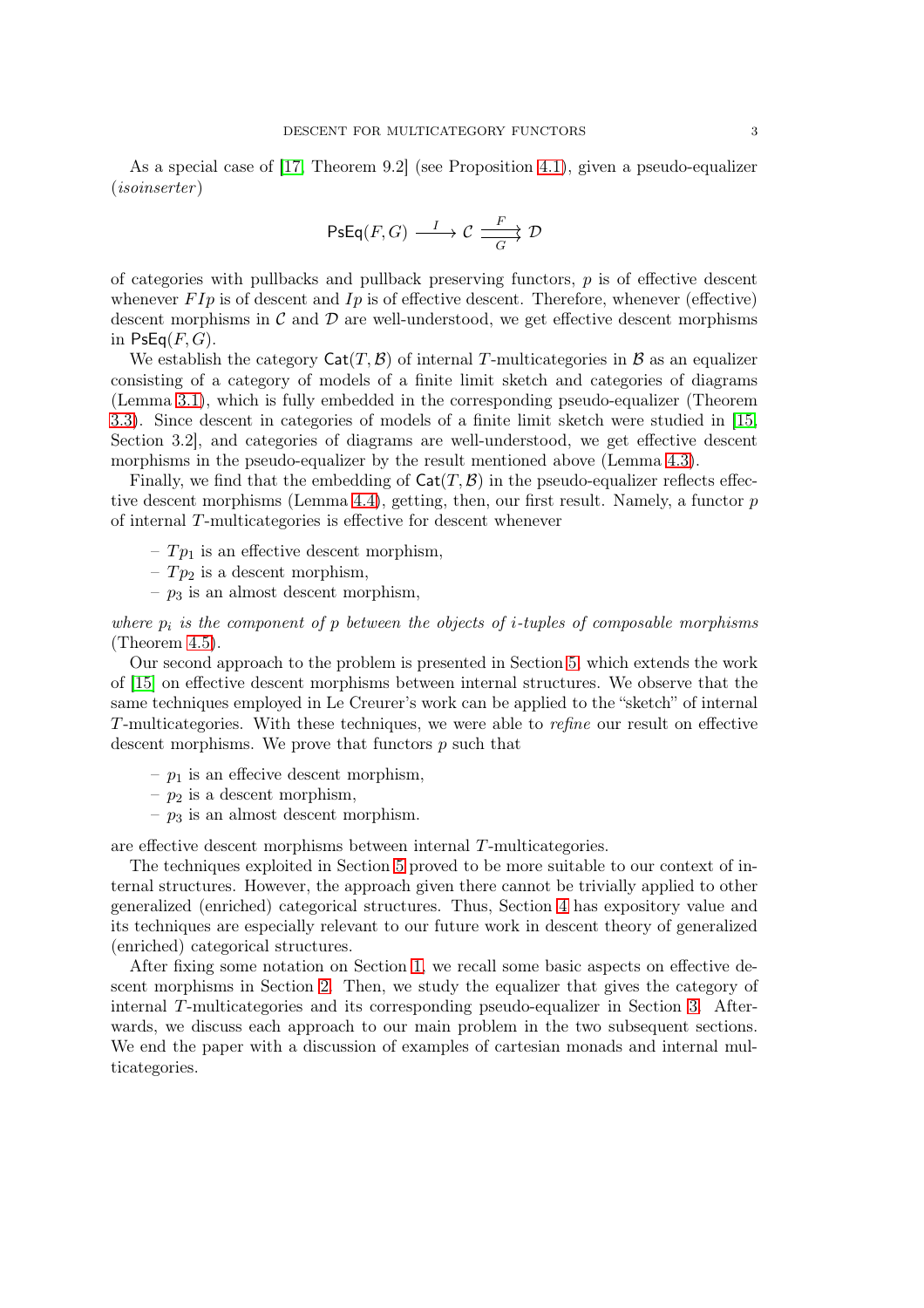#### 1. Preliminaries

<span id="page-3-0"></span>Let  $J: \mathcal{B} \to \mathcal{C}$  be a diagram with a limit (lim  $J, \lambda$ ). For any cone  $\gamma_b: x \to Jb$ , there exists a unique morphism  $f: x \to \lim J$  such that  $\gamma_b = \lambda_b \circ f$  for all b in B. We denote f as  $(\gamma_b)_{b\in\mathbf{ob}}$  B. As an example, let B be a category with pullbacks, and C an internal category. The object of pairs of composable morphisms is given by the pullback:

$$
\begin{array}{ccc}\n\mathscr{C}_2 & \xrightarrow{d_0} & \mathscr{C}_1 \\
d_2 & & d_1 \\
\mathscr{C}_1 & \xrightarrow{d_0} & \mathscr{C}_0\n\end{array}
$$

Thus, if we have morphisms  $g: X \to \mathscr{C}_1$  and  $f: X \to \mathscr{C}_1$  with  $d_1 \circ g = d_0 \circ f$ , we write  $(g, f)$  for the uniquely determined morphism  $X \to \mathscr{C}_2$ . Furthermore, we denote the internal composition by  $g \bullet f = d_1 \circ (g, f)$ , where  $d_1: \mathcal{C}_2 \to \mathcal{C}_1$  is the composition morphism. Likewise, we can talk about tuples of composable morphisms, an idea we apply to T-multicategories.

Another remark on notation: in a category  $\beta$  with a choice of pullbacks, we write

$$
v \xrightarrow{f} w
$$
  
\n
$$
p^* f \downarrow \qquad \qquad f
$$
  
\n
$$
x \xrightarrow{p} y
$$

for the chosen pullback of f along p. It is clear that the *change-of-base*  $p^* : \mathcal{B} \downarrow y \to \mathcal{B} \downarrow x$ defines a functor right adjoint to  $p_! \colon \mathcal{B} \downarrow x \to \mathcal{B} \downarrow y$  with counit  $\epsilon$ . For a morphism  $h: f \to g$  in  $\mathcal{B} \downarrow y$  (that is,  $f = g \circ h$ ), write  $p_h^*$ <sup>\*</sup><sub>h</sub> for the unique morphism  $p^*f \to p^*g$  such that  $\epsilon_g \circ p_h^* = h \circ \epsilon_f$ .

### 2. Effective descent morphisms

<span id="page-3-1"></span>We recall some known facts about effective descent morphisms. In a category  $\beta$  with chosen pullbacks along p, the category  $\text{Desc}(p)$  of descent data for a morphism  $p: x \to y$ in  $\beta$  is defined as the category of algebras for the monad  $p^*p_1$ . Explicitly, objects are pairs of morphisms  $(a, \gamma)$  satisfying

- $-p^*(p \circ a) = a \circ \gamma$ , that is,  $\gamma$  is a morphism  $p^*(p \circ a) \to a$  in  $\mathcal{B} \downarrow x$ ,
- $-\gamma \circ p^*_{\epsilon_{p \circ a}} = \gamma \circ p^*_{\gamma}$ , the multiplication law (note that  $p \circ a \circ \gamma = p \circ p^*(p \circ a)$ , so that we may apply  $p^*$ ),
- $-\gamma \circ (a, id) = id$ , the unit law, where  $(a, id)$  is the unique morphism such that  $a = p^*(p \circ a) \circ (a, id)$  and  $id = \epsilon_{p \circ a} \circ (a, id)$ .

and a morphism  $(a, \gamma) \rightarrow (b, \theta)$  of descent data is a morphism f with  $a = b \circ f$  such that  $f \circ \gamma = \theta \circ p_f^*$  $\overset{*}{f}$  .

Further recall the Eilenberg-Moore factorization of  $p^*$ :

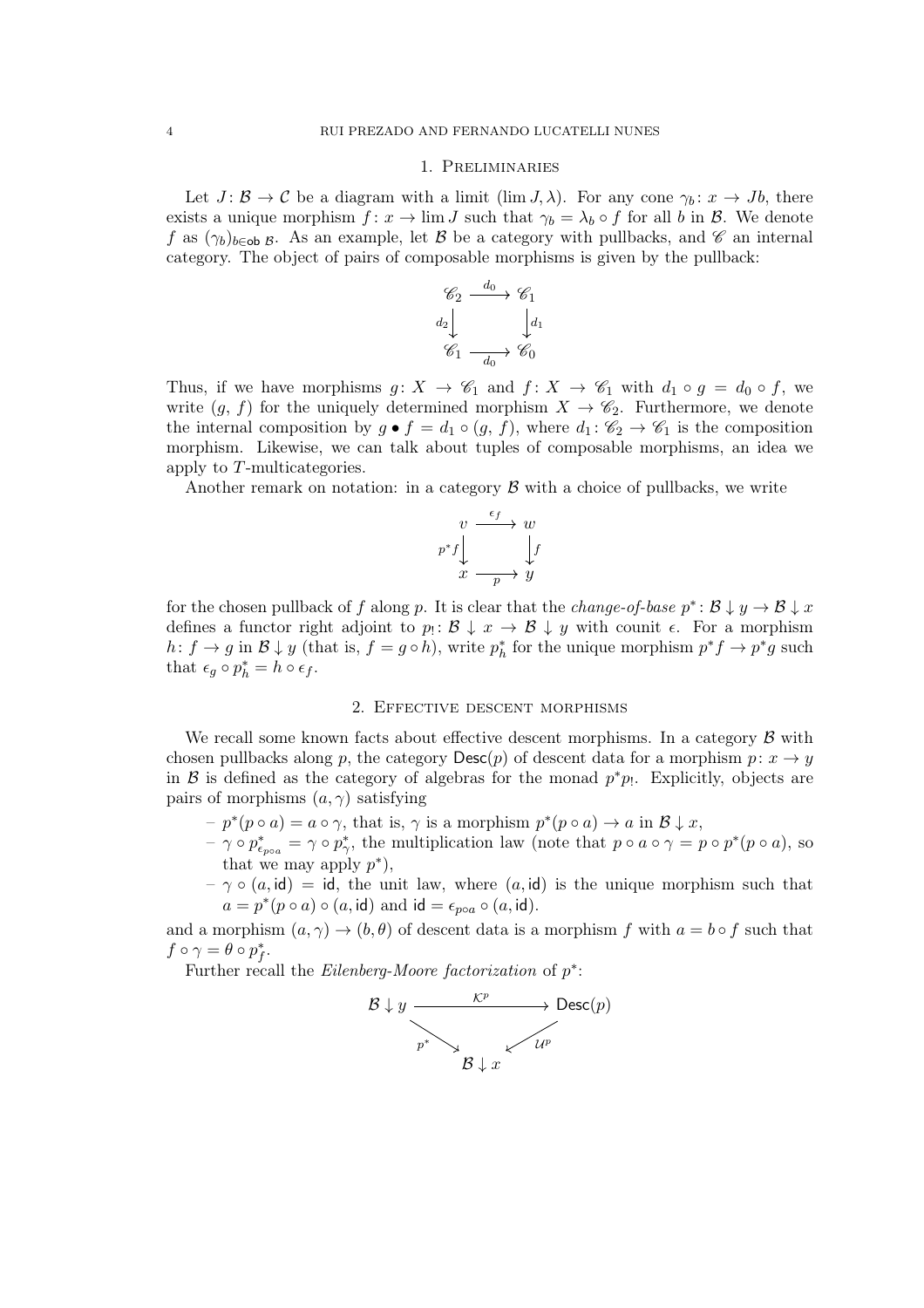Here,  $\mathcal{U}^p$  is the forgetful functor, and  $\mathcal{K}^p$  is commonly denoted the *comparison functor*. We say a morphism  $p$  is

- an almost descent morphism if  $K^p$  is faithful,
- a *descent morphism* if  $K^p$  is fully faithful,
- an *effective descent morphism* if  $K^p$  is an equivalence.

By the Bénabou-Roubaud theorem (originally proven in [\[1\]](#page-17-15), see, for instance, [\[12,](#page-17-2) p. 258] or [\[17,](#page-17-12) Theorem 7.4 and Theorem 8.5] for generalizations), this is equivalent to the classical formulation of the descent category w.r.t. the basic (bi)fibration.

As a consequece of Beck's monadicity theorem, we may characterize of (almost) descent morphisms (also check [\[15,](#page-17-11) Corollary 0.3.4] and [\[14,](#page-17-3) Theorem 3.4]):

<span id="page-4-1"></span>**Proposition 2.1.** In a category  $\beta$  with finite limits, pullback-stable epimorphisms are exactly the almost descent morphisms, and pullback-stable regular epimorphisms in are exactly the descent morphisms.

*Proof.* Let  $p: x \to y$  be a morphism in B. K<sup>p</sup> is (fully) faithful if and only if  $\epsilon$  is a pointwise (regular) epimorphism (in  $\mathcal{B} \downarrow y$ ), which happens if and only if p is a universal (regular) epimorphism in  $\mathcal{B} \downarrow y$ , as  $\epsilon$  is given pointwise by pullback of p.

Since B has a terminal object, the forgetful functor  $\mathcal{B}/y \to \mathcal{B}$  has a right adjoint, hence it preserves colimits.

Thus, once we have a pullback-stable regular epimorphism  $p$ , it is natural to take an interest in studying the image of  $\mathcal{K}^p$ . To do so, we make the following elementary observation. Since we have defined descent data as algebras, we restrict our attention to this context. It should be noted, however, that the result holds in much more general contexts, and hence its applicability in descent arguments does not depend on the Bénabou-Roubaud theorem.

**Lemma 2.2.** Let  $(L \dashv U, \epsilon, \eta)$ :  $\mathcal{A} \to \mathcal{B}$  be an adjunction and let T be the induced monad. An algebra  $(a, \gamma)$  is in the image of the Eilenberg-Moore comparison  $\mathcal{K}^T \colon \mathcal{A} \to T$ -Alg if, and only if, a is in the image of U and

<span id="page-4-0"></span>(1) 
$$
\epsilon_w \circ L\gamma = \epsilon_w \circ \epsilon_{LUw}.
$$

*Proof.* The algebra  $K^T w$  satisfies [\(1\)](#page-4-0) by naturality. Reciprocally, if an algebra  $(Uw, \gamma)$ satisfies [\(1\)](#page-4-0), then

$$
\gamma = U\epsilon_w \circ \eta_{Uw} \circ \gamma = U\epsilon_w \circ UL\gamma \circ \eta_{ULUw} = U\epsilon_w \circ U\epsilon_{LUw} \circ \eta_{ULUw} = U\epsilon_w
$$
  
Hence 
$$
(Uw, \gamma) = \mathcal{K}^T w.
$$

As a corollary, we get a fairly commonly used result in proofs about effective descent morphisms. It has been, sometimes, implicitly assumed in the literature. The instance of Le Creurer's argument in Proposition 3.2.4, where he implicitly uses this result, is of particular interest for our work.

<span id="page-4-2"></span>**Corollary 2.3.**  $\mathcal{K}^p$  is essentially surjective if and only if, for all descent data  $(a, \gamma)$ , there is f such that  $p^* f \cong a$  and  $\epsilon_f \circ \gamma = \epsilon_f \circ \epsilon_{p \circ a}$ .

We finish this section recalling the following classical descent result (see [\[12,](#page-17-2) 2.7], [\[14,](#page-17-3) 3.9]):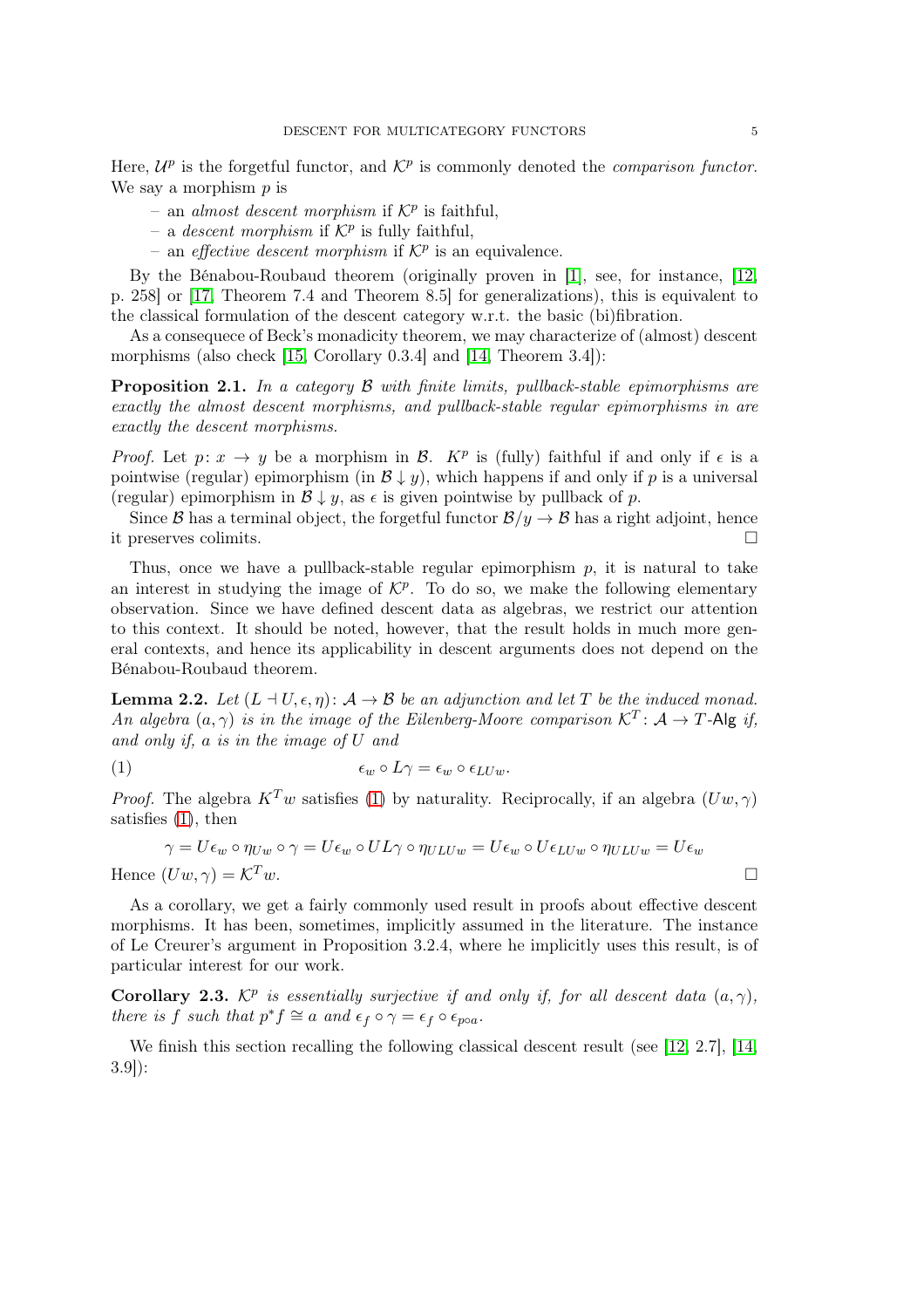**Proposition 2.4.** Let  $U: \mathcal{C} \to \mathcal{D}$  be a fully faithful, pullback-preserving functor, and let p be a morphism in  $\mathcal C$  such that  $Up$  is effective for descent. Then p is effective for descent if and only if for all pullback diagrams of the form

<span id="page-5-1"></span>(2) 
$$
\begin{array}{ccc}\nUx & \longrightarrow & z \\
& \downarrow & & \downarrow f \\
Ue & \xrightarrow{Up} & Ub\n\end{array}
$$

there exists an isomorphism  $Uy \cong z$  for y an object of C.

The following consequence is of particular interest:

<span id="page-5-2"></span>**Corollary 2.5.** Let  $U: \mathcal{C} \to \mathcal{D}$  be a fully faithful, pullback-preserving functor. If there exists  $z \cong Uy$  whenever there is an effective descent morphism  $f: Ux \to z$ , then U reflects effective descent morphisms.

*Proof.* Given  $Up: Ue \rightarrow Ub$  of effective descent, and assume we have a pullback diagram as in [\(2\)](#page-5-1). By pullback-stability,  $f^*(Up)$  is an effective descent morphism as well, whence there exists  $z \cong Uy$  by hypothesis.

### 3. Multicategories and pseudo-equalizers

<span id="page-5-0"></span>Recall that a monad  $T = (T, m, e)$  is *cartesian* if T preserves pullbacks and the naturality squares of m and e are pullbacks.

As defined in [\[11\]](#page-17-14), for T a cartesian monad on a category  $\beta$  with pullbacks, a Tmulticategory internal to  $\mathcal B$  is a monad in the bicategory  $\mathsf{Span}_T(\mathcal B),$  and a functor between two such T-multicategories is a monad morphism considering the usual proarrow equipment  $\mathcal{B} \to \mathsf{Span}_T(\mathcal{B})$ ; these define the category  $\mathsf{Cat}(T,\mathcal{B})$ . Explicitly, a T-multicategory is given by an object  $x_0$  of  $\beta$ , together with a span

$$
Tx_0 \xleftarrow{d_1} x_1 \xrightarrow{d_0} x_0
$$

and two morphisms, given by dashed arrows below



which make the triangles commute, where

$$
\begin{array}{ccc}\nx_2 & \xrightarrow{d_2} & Tx_1 \\
d_0 & & \downarrow T d_0 \\
x_1 & \xrightarrow{d_1} & Tx_0\n\end{array}
$$

is a pullback diagram.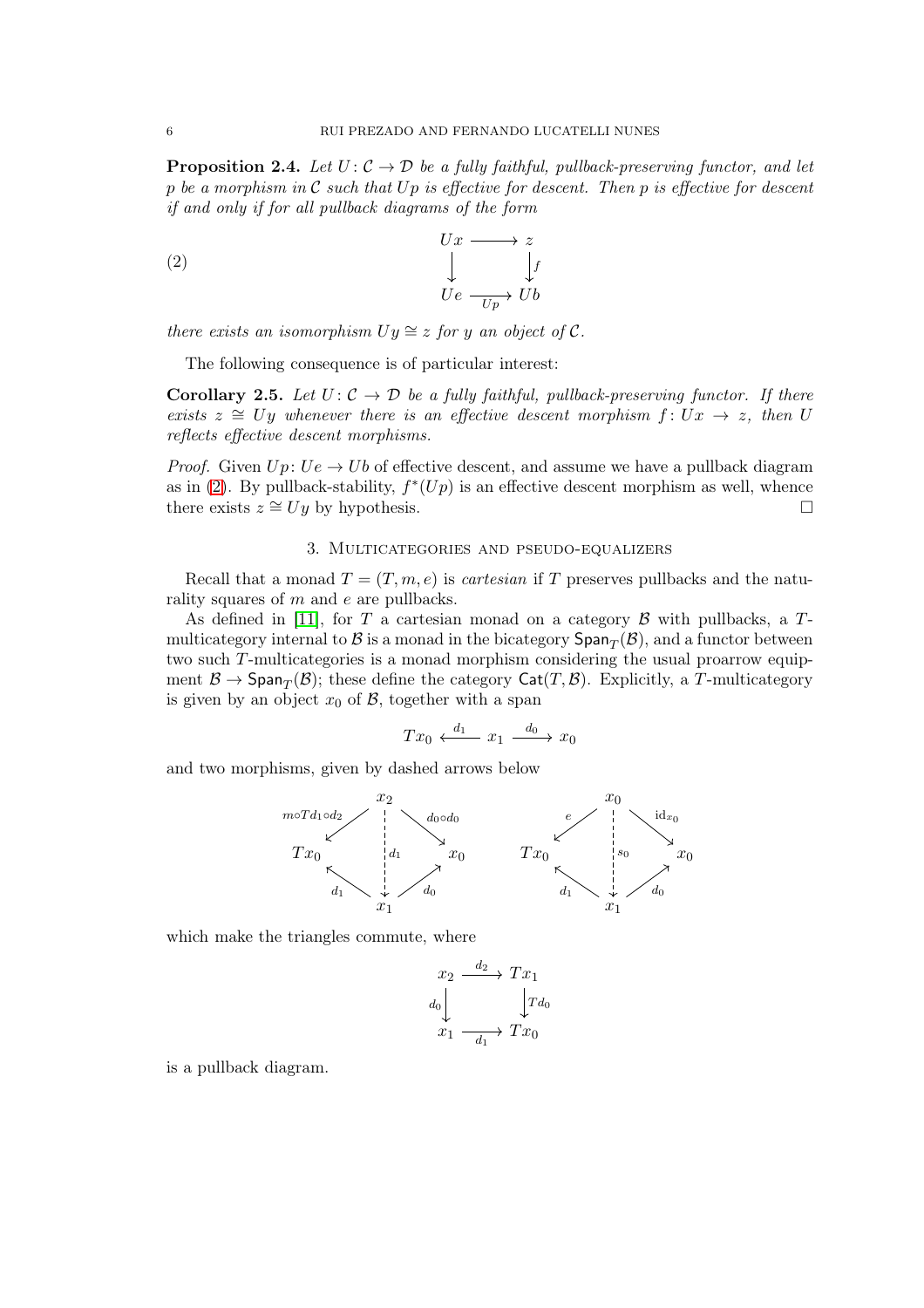Following the terminology of Section [1,](#page-3-0) we say that a pair  $q: a \to x_1, f: a \to Tx_1$  is composable if  $d_1g = (Td_0)f$ , we write  $(g, f)$ :  $a \to x_2$  for the uniquely defined morphism, and we let  $g \bullet f = d_1(g, f)$ . Likewise, define  $k \bullet_T f = (Td_1)(k, h)$  for  $k: a \to Tx_1$  and  $h: a \to TTx_1$  such that  $(Td_1)k = (TTd_0)h$  (*T*-composable).

The identity properties of the monad guarantee that  $1_{d_0f} \bullet (e \circ f) = f = f \bullet 1_{d_1f}$ , and the associativity property guarantees that  $h \bullet (g \bullet_T f) = (h \bullet g) \bullet (m \circ f)$ , where we are implicitly given the following pullback diagram

$$
\begin{array}{ccc}\nx_3 & \xrightarrow{d_3} & Tx_2 \\
d_0 & & \downarrow T d_0 \\
x_2 & & \xrightarrow{d_2} & Tx_1\n\end{array}
$$

for  $h: a \to x_1, g: a \to Tx_1$  and  $f: a \to TTx_1$  such that h, g are composable and g, f are T-composable. Moreover, a functor  $p: x \to y$  between internal T-multicategories is given by a pair of morphisms  $p_0: x_0 \to y_0$  and  $p_1: x_1 \to y_1$  such that  $d_i \circ p_1 = (T^i p_0) \circ d_i$ for  $i = 0, 1, 1_{p_0} = p_1 1$  and  $p_1 g \bullet p_1 f = p_1(g \bullet f)$ .

Going back to an internal description, we may denote

 $-s_0 = (\text{id}, T s_0 \circ d_1) : x_1 \to x_2,$  $-s_1 = (s_0 \circ d_0, e) : x_1 \to x_2,$  $- d_1 = (d_0 \circ d_0, T d_1 \circ d_3),$  $-d_2 = (d_1 \circ d_0, m \circ T d_2 \circ d_3),$ 

so the above data can be organized in the following diagram



which is similar to  $[3,$  Figure 1. In fact, one may define T-multicategory as a diagram satisfying certain relations, without requiring  $T$  to be cartesian, a description particularly suitable for our techniques in Section [4.](#page-11-0) First, we let  $S$  be the (finite limit) sketch given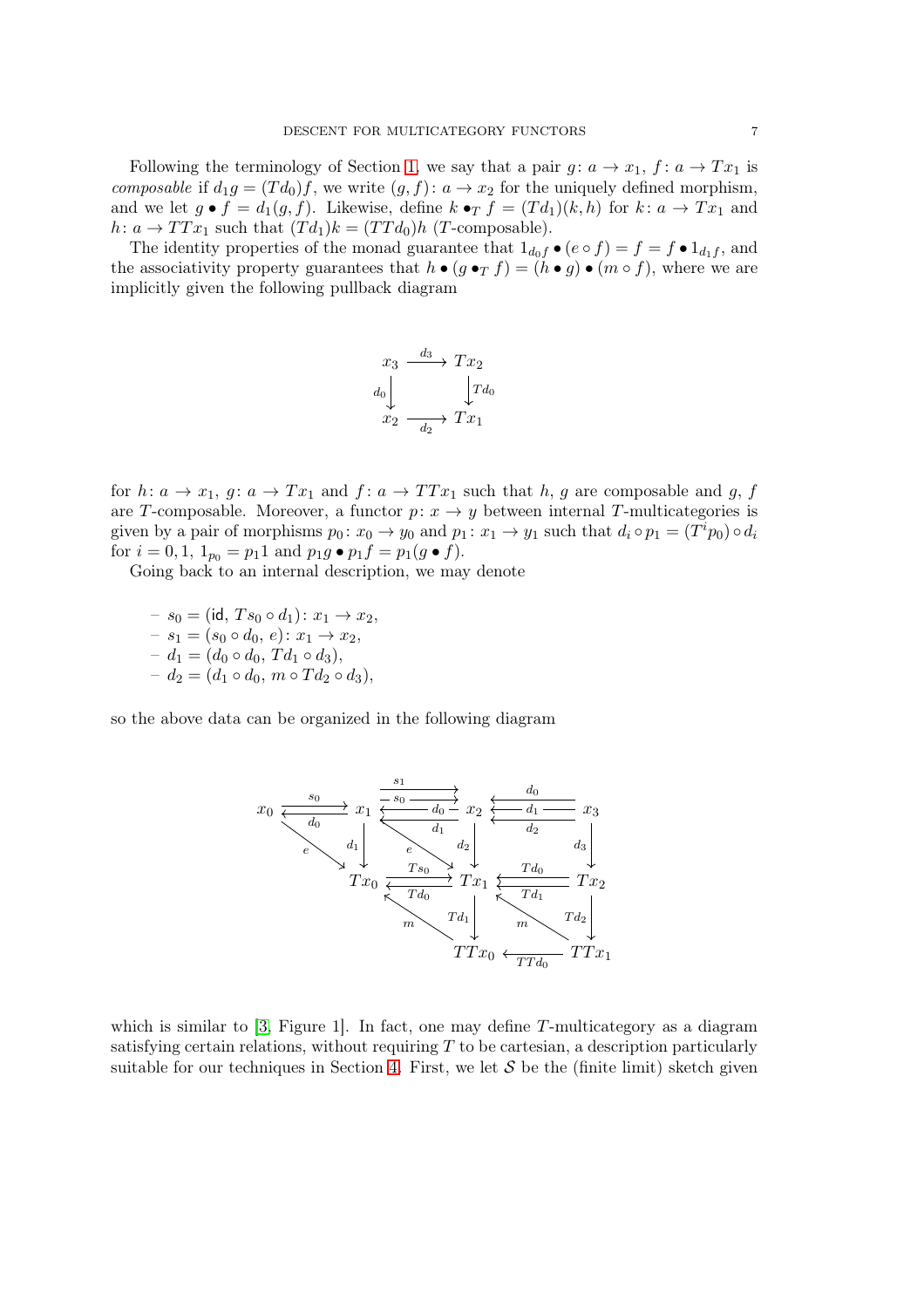by the following graph

<span id="page-7-1"></span>

with relations resembling cosimplicial identities

$$
- s_1 \circ s_0 = s_0 \circ s_0 \colon x_0 \to x_2,
$$
  
\n
$$
- d_{1+i} \circ s_i = e_i \colon x_i \to x'_i,
$$
  
\n
$$
- d_i \circ s_j = id \colon x_i \to x_i,
$$
  
\n
$$
- d_2 \circ s_0 = s'_0 \circ d_1 \colon x_1 \to x'_1,
$$
  
\n
$$
- d_0 \circ s_1 = s_0 \circ d_0 \colon x_1 \to x_1,
$$
  
\n
$$
- d'_0 \circ s'_0 = id \colon x'_0 \to x'_0,
$$
  
\n
$$
- d_{1+i} \circ d_{1+i} = m_i \circ d'_{1+i} \circ d_{2+i} \colon x_{2+i} \to x'_i,
$$
  
\n
$$
- d_{1+i} \circ d_0 = d'_0 \circ d_{2+i} \colon x_{2+i} \to x'_i,
$$
  
\n
$$
- d'_j \circ d_{2+i} = d_{1+i} \circ d_j \colon x_{2+i} \to x'_i,
$$
  
\n
$$
- d'_0 \circ d_1 = d_0 \circ d_0 \colon x_2 \to x_0,
$$
  
\n
$$
- d'_1 \circ d'_0 = d''_0 \circ d'_2 \colon x'_2 \to x''_0,
$$
  
\n
$$
- d'_0 \circ d'_1 = d'_0 \circ d'_0 \colon x'_2 \to x'_0,
$$

and limit cones

<span id="page-7-2"></span>(4) 
$$
x_{2+i} \xrightarrow{d_0} x_{1+i} \xrightarrow{x'_2} \xrightarrow{d'_0} x'_1
$$

$$
\downarrow d_{2+i} \qquad \qquad \downarrow d_{1+i} \qquad \qquad \downarrow d'_2 \qquad \qquad \downarrow d'_1
$$

$$
x'_{1+i} \xrightarrow{d'_0} x'_i \qquad x''_1 \xrightarrow{d''_0} x''_0
$$

with  $i = 0, 1$  and  $j \leq i$ . Abusing notation, we also denote by S the category generated by the graph [\(3\)](#page-7-1) and the given relations. Writing  $\text{Mod}(\mathcal{S}, \mathcal{B})$  for the category of  $\mathcal{B}\text{-models}$ of  $S$ , we have:

<span id="page-7-0"></span>**Lemma 3.1.** For a cartesian monad  $(T, m, e)$  on a category  $\beta$  with pullbacks,  $Cat(T, B)$ is given as the equalizer of the following composite of pullback-preserving functors:

<span id="page-7-3"></span>
$$
(5) \qquad \mathsf{Mod}(\mathcal{S},\mathcal{B})\stackrel{I}{\longrightarrow} [\mathcal{S},\mathcal{B}] \stackrel{S^*}{\underset{\Phi}{\longrightarrow}} [\mathcal{S}_T,\mathcal{B}]\times [\mathcal{S}_{m_0},\mathcal{B}]\times [\mathcal{S}_{m_1},\mathcal{B}]\times [\mathcal{S}_{e_0},\mathcal{B}]\times [\mathcal{S}_{e_1},\mathcal{B}]
$$

Moreover,  $\text{Cat}(T, \mathcal{B})$  has pullbacks and the canonical functor  $\text{Cat}(T, \mathcal{B}) \to \text{Mod}(\mathcal{S}, \mathcal{B})$ preserves them.

**Remark 3.2.** Removing the right square of [\(4\)](#page-7-2) would make this definiton of  $Cat(T, \mathcal{B})$ equivalent to Burroni's even when  $T$  is not cartesian, as he does not require that diagram

(3)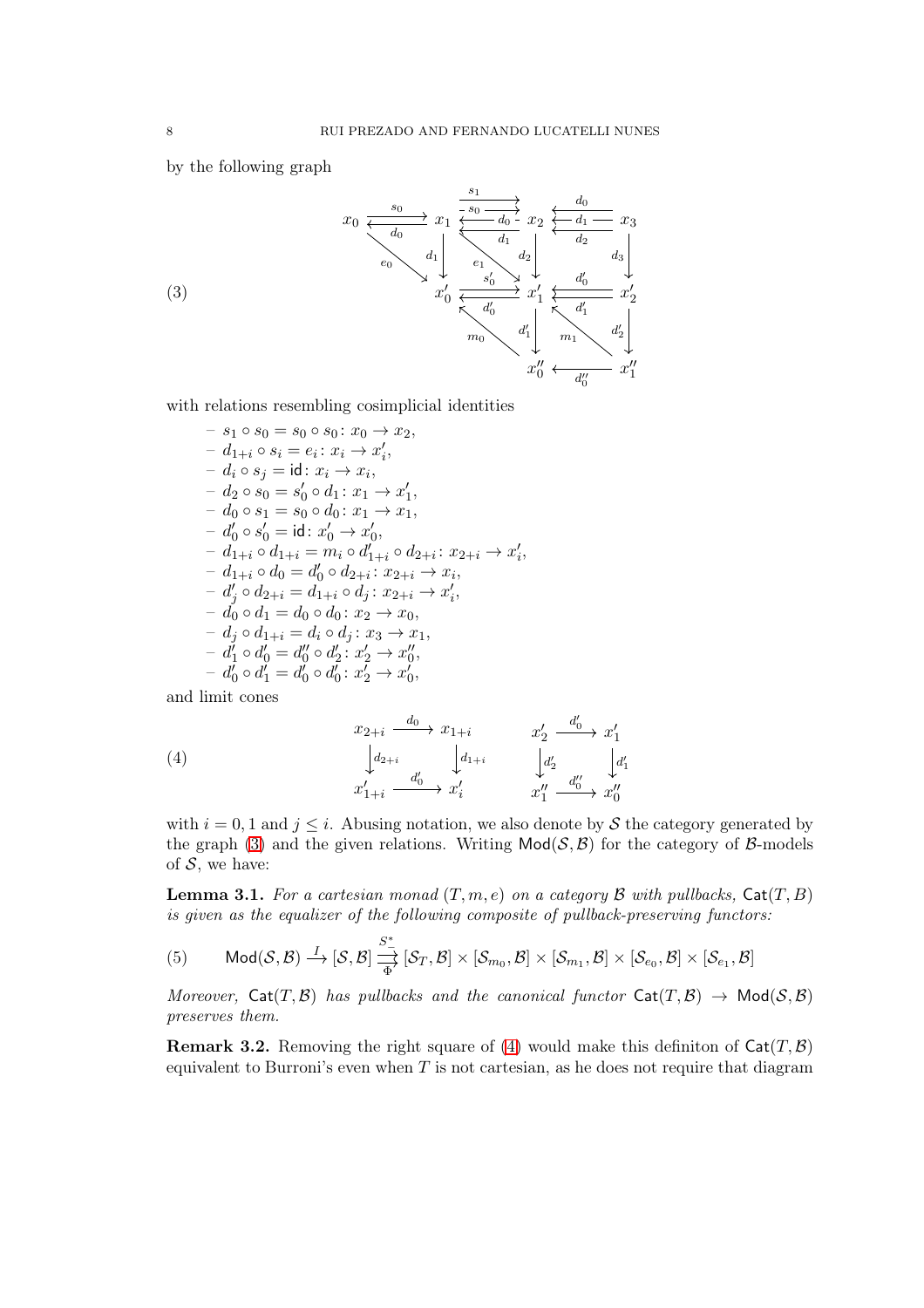to be a pullback. However, our main result will require  $T$  to be cartesian (so the definitions coincide anyways), and that pullback diagram will give us sharper descent results (see Proposition [4.2\)](#page-12-4).

Note that the inclusion  $\text{Mod}(\mathcal{S}, \mathcal{B}) \to [\mathcal{S}, \mathcal{B}]$  is an isoinserter of categories of diagrams, thus it creates limits.

The categories  $S_I$ ,  $S_T$ ,  $S_{m_i}$ , and  $S_{e_i}$  for  $i=0,1$  are subcategories of S, respectively given by

$$
\begin{array}{ccc}\nx_0 \xrightarrow{\varepsilon_0} x_1 \xleftarrow{\varepsilon_0} x_1 & x_2 & x'_0 \xleftarrow{\varepsilon'_0} x'_1 \xleftarrow{\varepsilon'_0} x'_2 \\
d_1 \downarrow & \downarrow d_2 & \downarrow d'_1 \downarrow & \downarrow d'_2 \\
x'_0 \xleftarrow{\varepsilon'_0} x'_1 & x''_0 \xleftarrow{\varepsilon'_1} x''_1 & x''_0 \xleftarrow{\varepsilon'_1} x''_1 \\
x''_i \xrightarrow{m_i} x'_i & x_i \xrightarrow{e_i} x'_i\n\end{array}
$$

and write  $S_I^*$  $I^*, S^*_T$  $T^*, S^*_{m_i}, S^*_{e_i}$ , for the restriction functors. Also write  $x_0^*$  and  $x_1^*: [\mathcal{S}, \mathcal{B}] \to \mathcal{B}$ for the projections. With these,  $S_{-}^*$ , and  $\Phi$  are the uniquely determined functors given by the following:

$$
[\mathcal{S}, \mathcal{B}] \xrightarrow{\begin{array}{c} S^*\\ \hline & \mathcal{S}^* \downarrow \\ & \mathcal{S}^* \downarrow \\ & [\mathcal{S}_I, \mathcal{B}] \xrightarrow{\cong} [\mathcal{S}_T, \mathcal{B}] \end{array}
$$

$$
[\mathcal{S}, \mathcal{B}] \xrightarrow{\begin{array}{c} S^*\\ \hline \downarrow \\ \hline & \mathcal{S}^* \downarrow \\ & \mathcal{S}^* \downarrow \\ & \mathcal{S}^* \downarrow \\ & \mathcal{B} \end{array}} [\mathcal{S}, \mathcal{B}] \xrightarrow{\begin{array}{c} S^*\\ \hline & \mathcal{S}^*_{e_i} \\ & \mathcal{S}^*_{e_i} \downarrow \\ & \mathcal{B}^* \end{array}} [\mathcal{S}_{e_i}, \mathcal{B}]
$$

where  $T_*$ ,  $\hat{m}$  and  $\hat{e}$  are the functors induced by the monad T. Note that these preserve pullbacks exactly when T is cartesian.

Note that, in general, the equalizer is a full subcategory of the pseudo-equalizer: for functors  $F, G: \mathcal{C} \to \mathcal{D}$ , the category  $\mathsf{PsEq}(F, G)$  is the category whose objects are pairs  $(c, \phi)$  where c is an object of C and  $\iota: F_y \to Gy$  is an isomorphism, and morphisms  $(c, \phi) \rightarrow (d, \psi)$  are morphisms  $f: c \rightarrow d$  such that  $Gf \circ \phi = \psi \circ Ff$ . Thus, the full embedding may be given on objects by  $x \mapsto (x, id)$ . Writing  $\mathcal{P} = \mathsf{PsEq}(S^* \circ I, \Phi \circ I)$ , we also have:

<span id="page-8-0"></span>**Theorem 3.3.** The inclusion  $\text{Cat}(T, \mathcal{B}) \rightarrow \mathcal{P}$  is full and preserves pullbacks.

*Proof.* The inclusion  $\text{Cat}(T, \mathcal{B}) \to \text{Mod}(\mathcal{S}, \mathcal{B})$  preserves pullbacks, which are then created by  $\mathcal{P} \to \mathsf{Mod}(\mathcal{S}, \mathcal{B}).$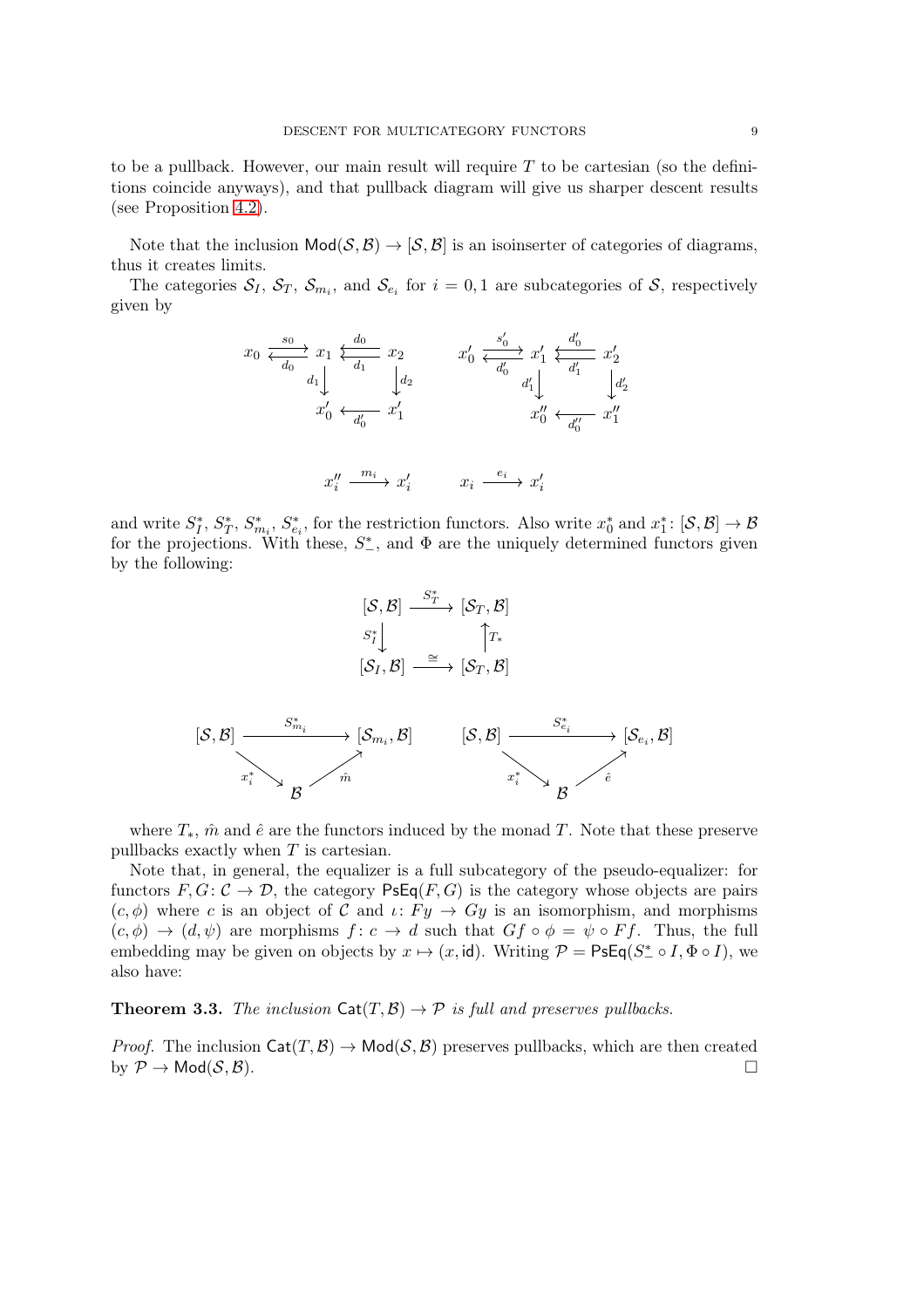Given an object  $(y, \iota)$  of P,  $\iota$  can be explicitly described as a family of isomorphisms making the appropriate squares commute:



$$
\begin{array}{ccc}\ny_i'' & \xrightarrow{m_i} & y_i' & y_i & \xrightarrow{e_i} & y_i' \\
\downarrow^{m_i} & & \downarrow^{m_i} & & \downarrow^{e_i} \\
TTy_i & \xrightarrow{m} & Ty_i & & y_i & \xrightarrow{e} & Ty_i\n\end{array}
$$

**Lemma 3.4.** An object  $(y, \iota)$  of  $\mathsf{PsEq}(S^*, \Phi)$  is isomorphic to a T-multicategory if and only if the following coherence conditions hold

- (i)  $\iota_1^{m_i} = \iota_1^{e_i} = \iota_i^T$  for  $i = 0, 1$ , (ii)  $T \iota_i^T \circ \iota_{3+i}^T = \iota_0^{m_i}$ , for  $i = 0, 1$ ,
- (iii)  $\iota_0^{e_i} = id$  for  $i = 0, 1$ ,
- 

Such an object  $(y, \iota)$  satisfying these conditions is said to be *coherent*.

*Proof.* Given a coherent  $(y, \iota)$ , we define a T-multicategory  $\hat{y}$  such that  $\hat{y}_0 = y_0$ ,  $\hat{y}_1 = y_1$ , and we consider the span

$$
Ty_0 \stackrel{\iota_0^T \circ d_1}{\longleftarrow} y_1 \stackrel{d_0}{\longrightarrow} y_0,
$$

so that we have  $\hat{d}_1 = \iota_0^T \circ d_1$ ,  $\hat{d}_0 = d_0$ , and we let  $\hat{d}_1 = d_1 \colon x_2 \to x_1$  and  $\hat{s}_0 = s_0 \colon x_0 \to x_1$ . Consider the diagram for  $i = 0, 1$ :

$$
y_{2+i} \xrightarrow{d_{2+i}} y'_{1+i} \xrightarrow{\iota_{1+i}^T} Ty_{1+i}
$$
  
\n
$$
d_0 \downarrow \qquad \qquad \downarrow d'_0 \qquad \qquad \downarrow T d_0
$$
  
\n
$$
y_{1+i} \xrightarrow{\cdot} y'_i \xrightarrow{\iota_i^T} Ty_i
$$

The right square is a pullback because  $\iota_j^T$  is an isomorphism for  $j = 0, 1, 2$ , and the left square is a pullback by definition, therefore the outer rectangle is a pullback as well.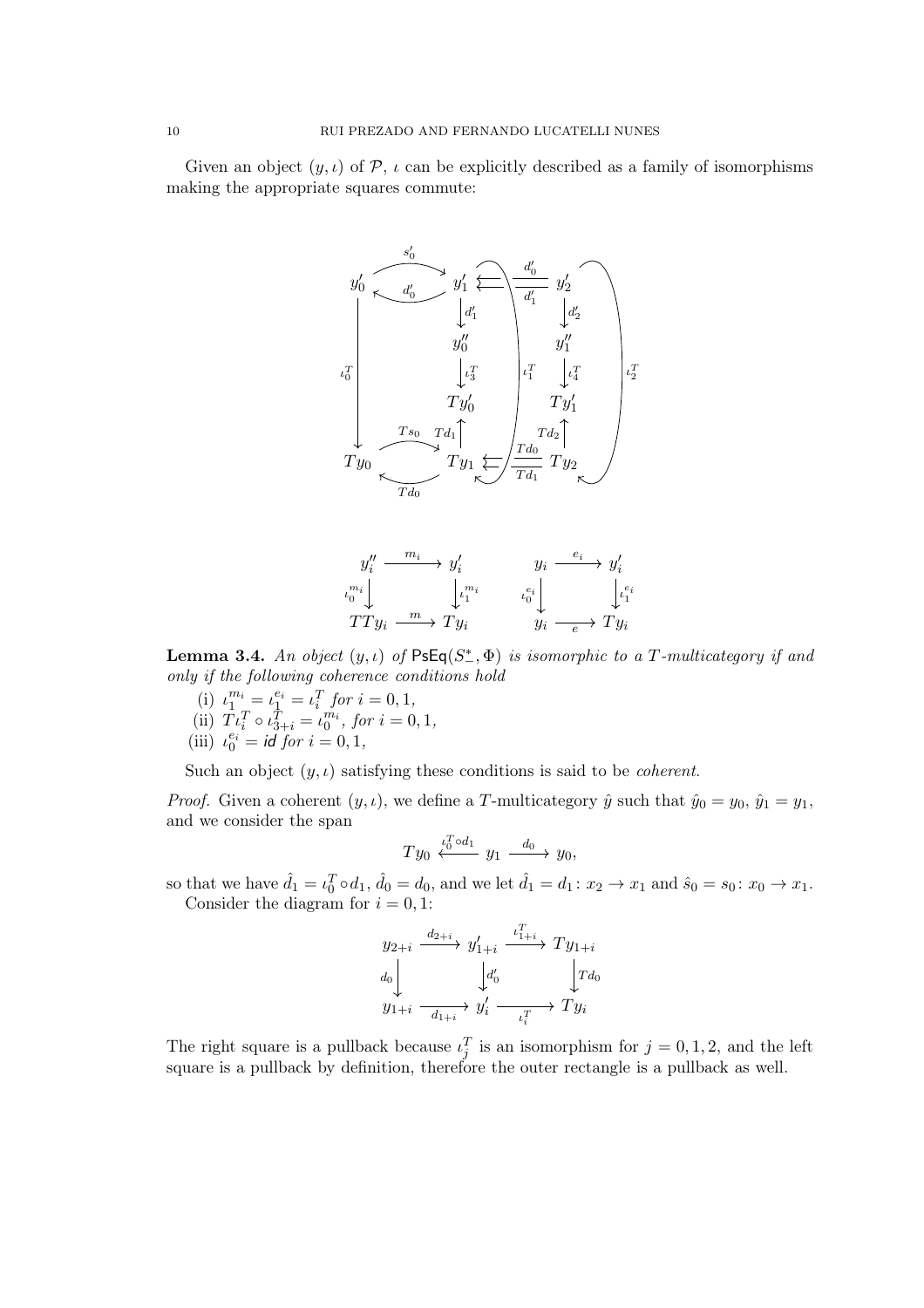Let  $\hat{d}_0 = d_0 \colon y_{2+i} \to y_{1+i}$  and  $\hat{d}_{2+i} = \iota_{1+i}^T \circ d_{2+i} \colon y_{2+i} \to y_{1+i}$  for  $i = 0, 1$ . We claim that every triangle commutes:

<span id="page-10-0"></span>

<span id="page-10-1"></span>Of course, both right triangles commute by definition. Moreover, we have that the diagram

<span id="page-10-2"></span>(8) 
$$
y_2 \xrightarrow{\quad d_2} y'_1 \xrightarrow{\quad d'_1} y''_0 \xrightarrow{\quad M} y'_0
$$

$$
t_1^T \downarrow \qquad \qquad t_3^T \searrow t_0^m
$$

$$
Ty_1 \xrightarrow{\quad T y'_1} Ty'_0 \xrightarrow{\quad T t_0^T} TT y_0 \xrightarrow{\quad m} Ty_0
$$

commutes by the naturality of  $\iota$  and coherence of  $(y, \iota)$ .

Since  $M \circ d_1' \circ d_2 = d_1 \circ d_1$  by definition, the left triangle of [\(6\)](#page-10-0) commutes. The left triangle of [\(7\)](#page-10-1) also commutes, for we have  $e = \iota_1^{e_0} \circ e_0$ ,  $\iota_1^{e_0} = \iota_0^T$  and  $e_0 = d_1 \circ s_0$ .

We claim it is possible to define

$$
- \hat{s}_0 = (\text{id}, Ts_0 \circ \hat{d}_1) - \hat{s}_1 = (s_0 \circ d_0, e) - \hat{d}_2 = (d_1 \circ d_0, m \circ T \hat{d}_2 \circ \hat{d}_3) - \hat{d}_1 = (d_0 \circ d_0, T d_1 \circ \hat{d}_3)
$$

and in order to verify our claim, we must show that

$$
- \hat{d}_1 = Td_0 \circ Ts_0 \circ \hat{d}_1,- \hat{d}_1 \circ s_0 \circ d_0 = Td_0 \circ e,- \hat{d}_1 \circ d_1 \circ d_0 = Td_0 \circ m \circ T\hat{d}_2 \circ \hat{d}_3,- \hat{d}_1 \circ d_0 \circ d_0 = Td_0 \circ Td_1 \circ \hat{d}_3,
$$

Since  $d_0 \circ s_0$  is the identity, the first equation is satisfied. We have

$$
\iota_0^T \circ d_1 \circ s_0 \circ d_0 = \iota_1^{e_0} \circ e_0 \circ d_0 = e \circ d_0 = T d_0 \circ e,
$$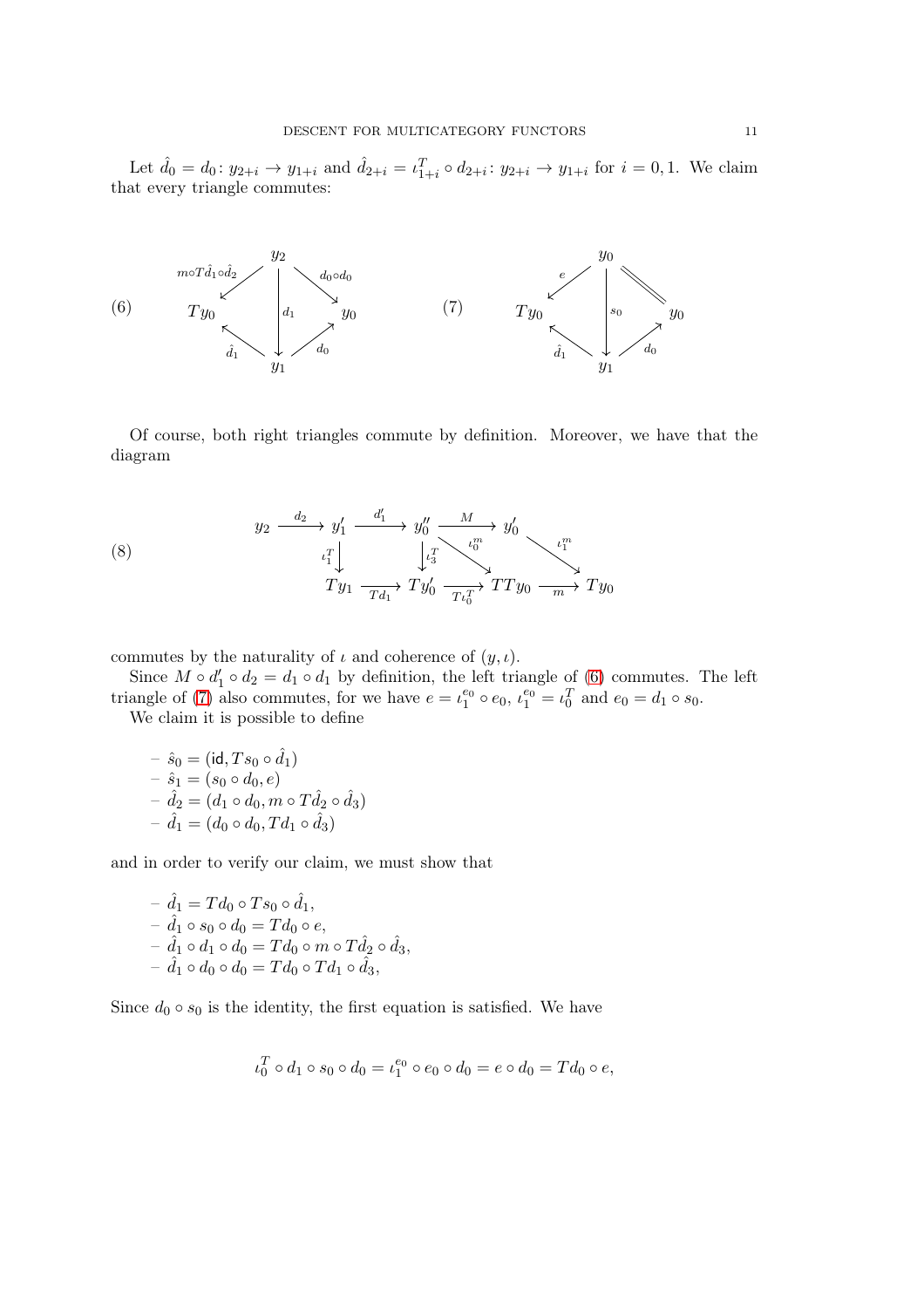which verifies the second. For the third and fourth, we have

$$
u_0^T \circ d_1 \circ d_0 \circ d_0 = u_0^T \circ d'_0 \circ d_2 \circ d_0
$$
  
\n
$$
= T d_0 \circ \iota_1^T \circ d'_0 \circ d_3
$$
  
\n
$$
= T d_0 \circ T d_1 \circ d_3,
$$
  
\n
$$
= T d_0 \circ T d_1 \circ d_3,
$$
  
\n
$$
T d_0 \circ m \circ T \iota_1^T \circ T d_2 \circ \iota_2^T \circ d_3 = m \circ T T d_0 \circ T \iota_1^T \circ T d_2 \circ \iota_2^T \circ d_3
$$
  
\n
$$
= m \circ T \iota_0^T \circ T d'_0 \circ T d_2 \circ \iota_2^T \circ d_3
$$
  
\n
$$
= m \circ T \iota_0^T \circ T d_1 \circ T d_0 \circ \iota_2^T \circ d_3
$$
  
\n
$$
= m \circ T \iota_0^T \circ T d_1 \circ \iota_1^T \circ d'_0 \circ d_3
$$
  
\n
$$
= m \circ T \iota_0^T \circ d'_1 \circ d_2 \circ d_0
$$
  
\n
$$
= m \circ \iota_0^{m_0} \circ d'_1 \circ d_2 \circ d_0
$$
  
\n
$$
= \iota_1^{m_0} \circ m_0 \circ d'_1 \circ d_2 \circ d_0
$$
  
\n
$$
= \iota_1^{m_0} \circ d_1 \circ d_1 \circ d_0,
$$

as desired.

Recalling that the left square in [\(8\)](#page-10-2) is a pullback for  $i = 0, 1$ , it follows that  $s_0, s_1 : x_1 \rightarrow$  $x_2$  and  $d_1, d_2: x_3 \to x_2$  are given by (id,  $s'_0 \circ d_1$ ),  $(s_0 \circ d_0, e_1)$ ,  $(d_1 \circ d_0, m_1 \circ d'_2 \circ d_3)$  and  $(d_0 \circ d_0, d'_1 \circ d_3)$ , respectively. But these are just  $\hat{s}_0, \hat{s}_1, \hat{d}_1, \hat{d}_2$ , respectively.

The converse is implied by the result that follows.  $\Box$ 

<span id="page-11-1"></span>**Theorem 3.5.** If  $f : (x, id) \rightarrow (y, \iota)$  is a pointwise epimorphism in P, then  $(y, \iota)$  is coherent. Hence,  $(y, \iota)$  is isomorphic to a T-multicategory.

*Proof.* A morphism  $f: (x, id) \to (y, \iota)$  is a morphism  $f: x \to y$  such that  $Gf = \iota \circ Ff$ , which translates to the following equations:

$$
f_0 = \iota_0^{e_0} \circ f_0
$$
  
\n
$$
f_1 = \iota_0^{e_1} \circ f_1
$$
  
\n
$$
f_1' = \iota_1^{e_1} \circ f_1
$$
  
\n
$$
f_1'' = \iota_1^{T} \circ T f_1 = \iota_1^{m_1} \circ T f_1 = \iota_1^{e_1} \circ T f_1
$$
  
\n
$$
f_1'' = \iota_1^{T} \circ T f_1' = \iota_1^{m_1} \circ T f_1
$$
  
\n
$$
f_2'' = \iota_2^{T} \circ T f_2
$$
  
\n
$$
f_1'' = \iota_1^{T} \circ T f_1' = \iota_0^{m_1} \circ T T f_1
$$

and noting that  $f_i, f'_i, f''_i$  all are epimorphisms for all i we recover the coherences; just note that  $Tf_i$  and  $TTf_i$  are epimorphisms as well, and that  $Tf'_i = T\iota_i^T \circ TTf_i$  $\Box$ 

## 4. Descent via bilimits

<span id="page-11-0"></span>We understand the effective descent morphisms of the pseudo-equalizer  $\mathcal{P} = \text{PsEq}(S^*_- \circ \text{C})$  $I, \Phi \circ I$ ) in terms of the effective descent morphisms of  $\mathsf{Mod}(\mathcal{S}, \mathcal{B})$  by the following instance of [\[17,](#page-17-12) Theorem 9.2].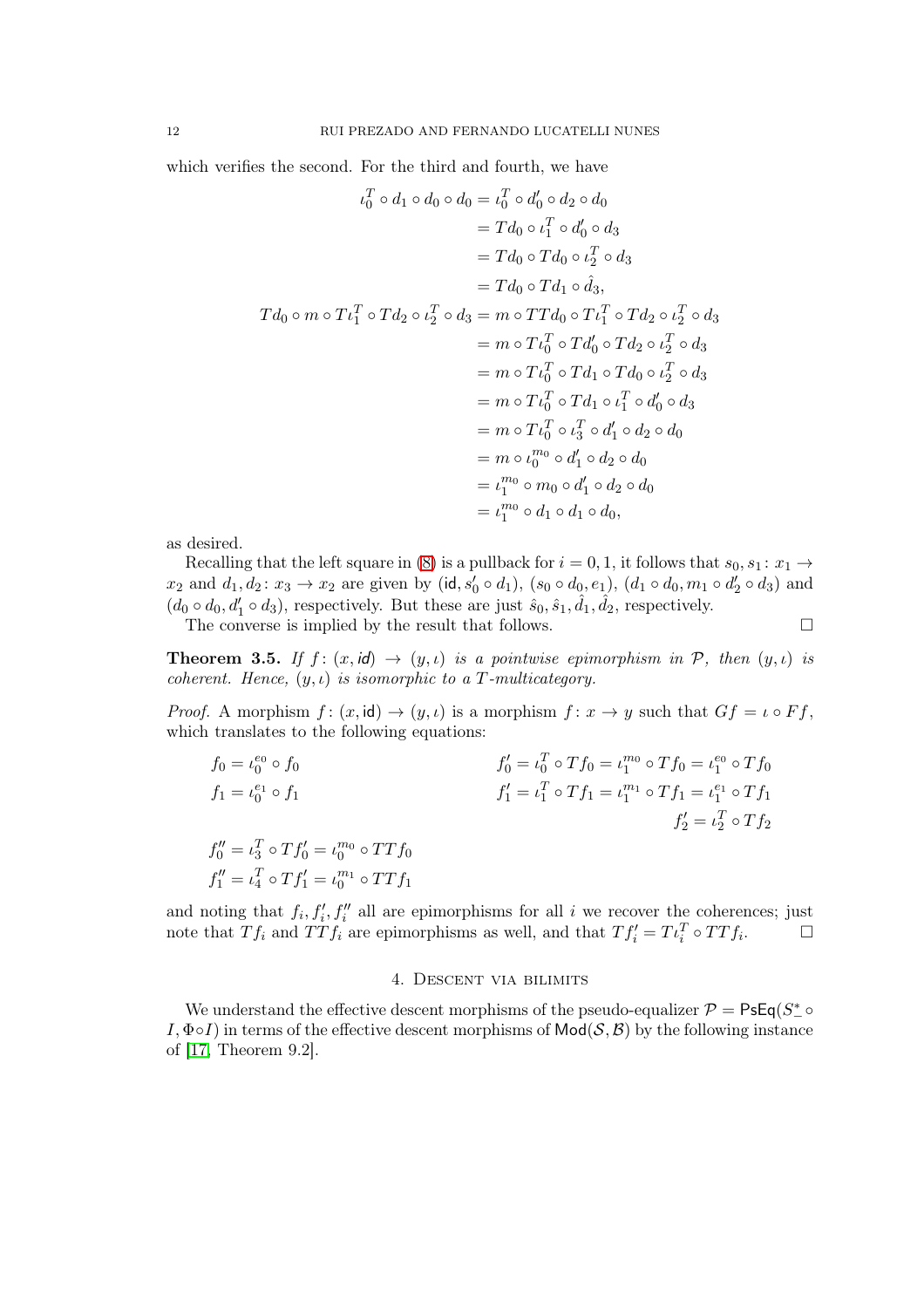<span id="page-12-0"></span>Proposition 4.1. Suppose that we have a pseudo-equalizer of categories and pullbackpreserving functors

$$
\text{PsEq}(F,G)\xrightarrow{\quad \ \ I\quad \quad }\mathcal{C}\xrightarrow[\quad G\quad \quad ]\qquad \mathcal{D}
$$

and let  $f$  be a morphism in the pseudo-equalizer. Then  $f$  is effective for descent whenever *If is effective for descent and FIf*  $\cong$  *GIf is a pullback-stable reqular epimorphism.* 

Furthermore, by the work of [\[15\]](#page-17-11), we are able to deduce effective descent for  $Mod(S, \mathcal{B})$ for  $\beta$  with finite limits:

<span id="page-12-4"></span>**Proposition 4.2.** If a morphism p in  $Mod(S, \mathcal{B})$  is such that

- $p_0, p_1, p'_0, p'_1, p''_0, p''_1$  are effective descent morphisms,
- $p_2, p'_2$  are descent morphisms,
- $p_3$  is an almost descent morphism,

then p is an effective descent morphism.

Proof. We refer the reader to Section 3.2 *ibid* if they wish to fill in the details. The sketch S may be given as an essentially algebraic theory with sorts  $x_0, x_1, x'_0, x'_1, x''_0$ ,  $x_1''$ , partially defined operations  $d_1: x_1 \times x_1' \rightarrow x_1$ ,  $d_1': x_1' \times x_1'' \rightarrow x_1'$ , and equation  $(d_1 \circ (\text{id}, d_1), d_1 \circ (d_1, \text{id}))\colon x_1 \times x_1' \times x_1'' \to x_1$ , among other data and equations. Then apply Proposition 3.2.4 *ibid.*  $\square$ 

With  $T$  cartesian, the hypothesis of Proposition [4.1](#page-12-0) hold for the diagram  $(5)$ . Therefore:

<span id="page-12-1"></span>**Lemma 4.3.** A morphism p in  $\mathcal P$  is effective for descent whenever p is effective for descent in  $\text{Mod}(S, \mathcal{B})$  and  $S_{X}^{*}p$  is a descent morphism for each  $X = T, m_0, m_1, e_0, e_1$ .

In particular, if p satisfies the conditions in Proposition [4.2,](#page-12-4) then p is effective for descent in the pseudo-equalizer.

Proof. We observe that a morphism in a product of categories is of descent if and only if each component is a descent morphism. Moreover, pointwise (effective) descent in  $[\mathcal{S}, \mathcal{B}]$  implies pointwise descent in  $[\mathcal{S}_X, \mathcal{B}]$  for every X. Therefore, the result follows by Proposition [4.1.](#page-12-0)

By Theorem [3.3,](#page-8-0) we may apply the previous proposition to  $U: Cat(T, \mathcal{B}) \to \mathcal{P}$ . Consequently, we can show that:

<span id="page-12-2"></span>Theorem 4.4. U reflects effective descent morphisms.

Proof. Since every effective descent morphism is an epimorphism, the result follows by Theorem [3.5](#page-11-1) and Corollary [2.5.](#page-5-2)

Combining Lemma [4.3](#page-12-1) and Theorem [4.4,](#page-12-2) we get our main result:

<span id="page-12-3"></span>**Theorem 4.5.** For B with finite limits, let p:  $x \to z$  be a T-multicategory functor internal to B. If  $Tp_1$  is an effective descent morphism,  $Tp_2$  is a descent morphism and  $p_3$  is an almost descent morphism, then so is p.

*Proof.* By the results in Appendix [A,](#page-16-0) (observe that  $Tp_1$  is a T-graph morphism), our hypothesis give effective descent in  $\mathsf{Mod}(\mathcal{S}, \mathcal{B})$ , as required.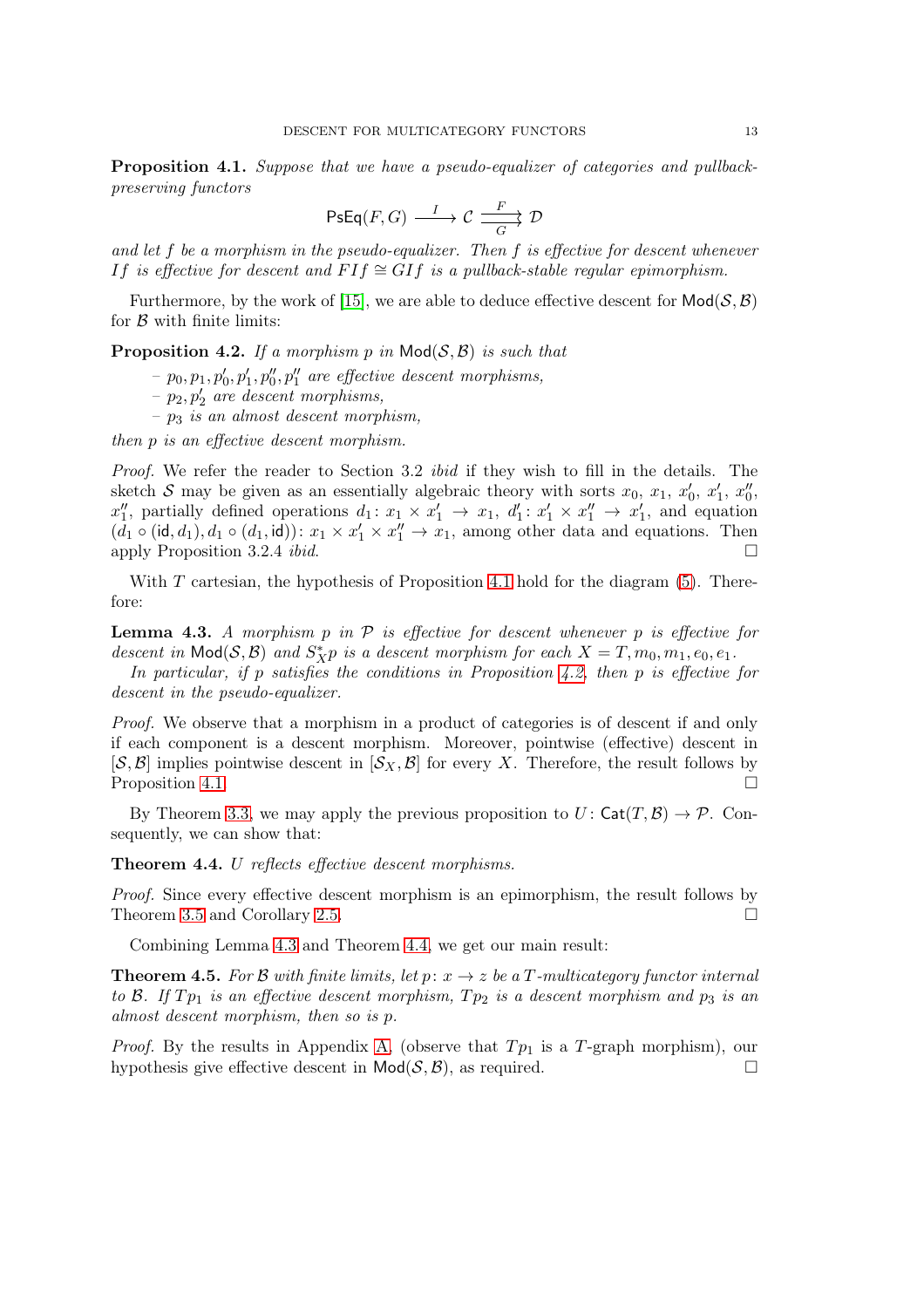## 5. Descent via sketches

<span id="page-13-0"></span>In this section, we extend the techniques of [\[15,](#page-17-11) Chapter 3] to give refined sufficient conditions for (effective) descent morphisms in  $\text{Cat}(T, \mathcal{B})$  in the broader sense of Burroni; that is, without requiring  $T$  to be cartesian (though we require  $T$  to preserve kernel pairs for Theorem [5.3\)](#page-13-1), while keeping the definition of  $T$ -multicategory intact. We highlight that given a functor  $p: x \to y$  of internal multicategories, if  $p_1$  is a pullback-stable (regular) epimorphism, or of effective descent, then so is  $p_0$  by Lemma [A.3.](#page-17-16)

**Theorem 5.1.** Let  $p: x \to y$  be a functor of internal T-multicategories. If  $p_1$  is an (pullback-stable) epimorphism, then so is p.

*Proof.* Given functors q, r such that  $qp = rp$ , we have  $q_i p_i = r_i p_i$ , and therefore  $q_i = r_i$ for  $i = 0, 1$ , hence  $q = r$ , thus p is an epimorphism. Since pullbacks are calculated pointwise, p must be pullback-stable whenever  $p_1$  is.

**Theorem 5.2.** Let p be a functor of internal  $T$ -multicategories. If

- $p_1$  is a (pullback-stable) regular epimorphism,
- $p_2$  is an (pullback-stable) epimorphism,

then p is a (pullback-stable) regular epimorphism.

*Proof.* Consider the kernel pair r, s of p, and let  $q: x \to z$  be a functor such that  $q \circ r =$  $q \circ s$ . Then there exist unique morphisms  $k_0$ ,  $k_1$  such that  $k_i p_i = q_i$  for  $i = 0, 1$ . We claim these morphisms define a functor  $y \to z$ . We have

- (9)  $d_1 \circ k_1 \circ p_1 = d_1 \circ q_1 = Tq_0 \circ d_1 = Tk_0 \circ Tp_0 \circ d_1 = Tk_0 \circ d_1 \circ p_1$
- (10)  $d_0 \circ k_1 \circ p_1 = d_0 \circ q_1 = q_0 \circ d_0 = k_0 \circ p_0 \circ d_0 = k_0 \circ d_0 \circ p_1$
- (11)  $k_1 \circ d_1 \circ p_2 = k_1 \circ p_1 \circ d_1 = q_1 \circ d_1 = d_1 \circ q_2 = d_1 \circ k_2 \circ p_2$

and since  $p_1, p_2$  are epimorphisms, cancellation allows us to conclude that k is a functor (we note that  $k_2$  is defined as  $k_2(g, f) = (k_1g, k_1f)$ , and hence  $q_2 = k_2p_2$ ).

Again, pointwise calculation of pullbacks guarantees pullback stability.  $\Box$ 

<span id="page-13-1"></span>**Theorem 5.3.** Let p be a functor of internal T-multicategories, and assume  $T$  preserves kernel pairs. If

- $-p_1$  is an effective descent morphism,
- $p_2$  is a descent morphism,
- $p_3$  is an almost descent morphism,

then p is effective for descent.

*Proof.* By the previous theorem, and Proposition [2.1,](#page-4-1) the comparison functor  $\mathcal{K}^p$  is fully faithful. Hence, we aim to prove that  $\mathcal{K}^p$  is also essentially surjective under our hypotheses, thereby concluding that p is effective for descent.

Suppose we are given a  $p^*p_1$ -algebra  $(a, \gamma)$ , where  $a: v \to x$  is a functor and  $\gamma: u \to v$ is the algebra structure. We have equivalences  $\mathcal{K}_i: \mathcal{B} \downarrow y_i \to \text{Desc}(p_i)$ , for  $i = 0, 1$ , and  $(a, \gamma)$  then determines algebras  $(a_i, \gamma_i)$  for  $i = 0, 1$ . Hence, there exist  $f_i : w_i \to y_i$  and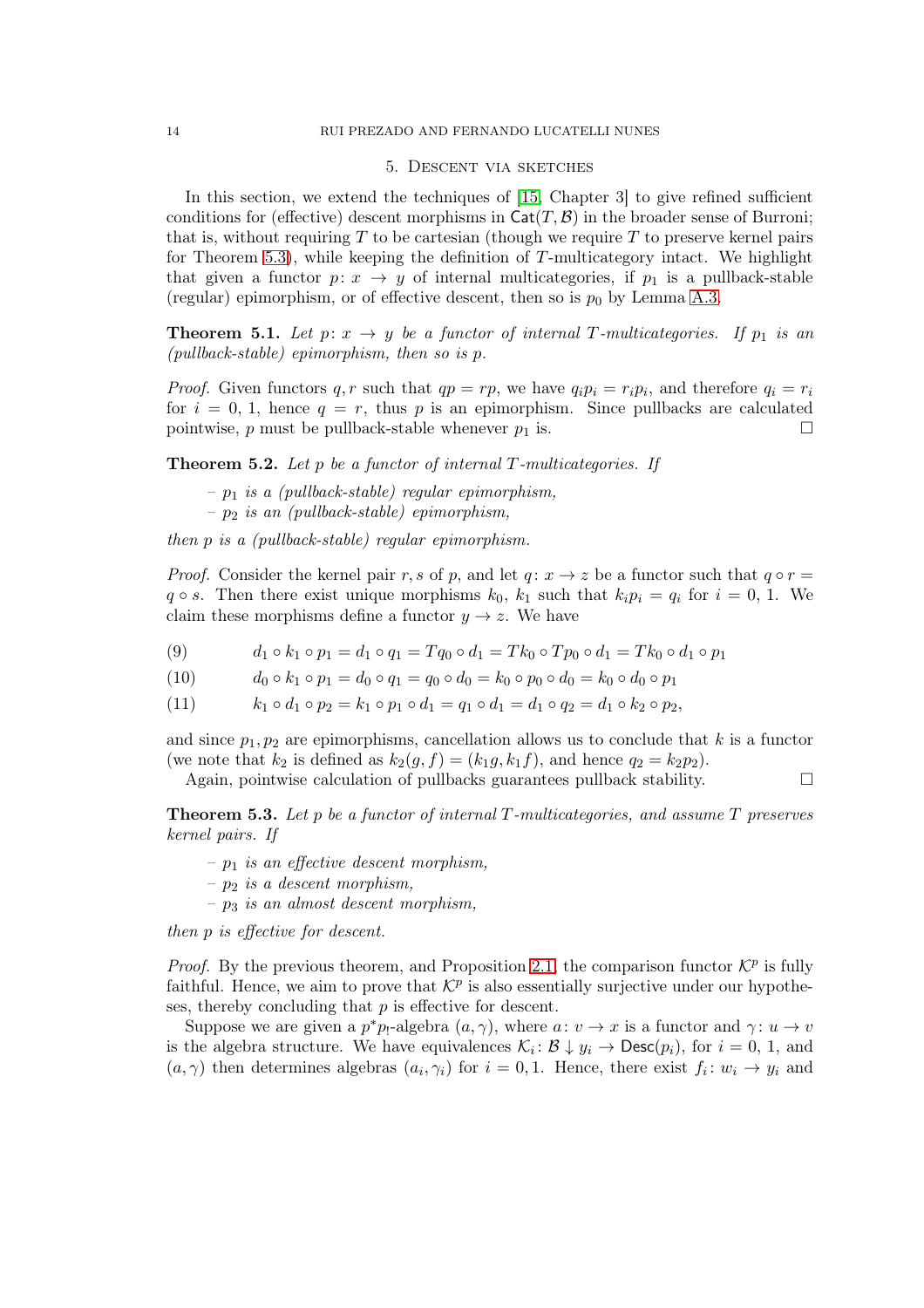$h_i: v_i \to w_i$  such that the following diagram

$$
v_i \xrightarrow{h_i} w_i
$$
  
\n
$$
a_i \downarrow \qquad \qquad \downarrow f_i
$$
  
\n
$$
x_i \xrightarrow{p_i} y_i
$$

is a pullback square, and moreover, we have  $h_i \circ \gamma_i = h_i \circ \epsilon_{p_i \circ a_i}$ . We claim that

–  $h_0, h_1$  determine a functor  $h: v \to w$ ,

–  $f_0, f_1$  determine a functor  $f: w \to y$ ,

so that the above lifts to a pullback diagram of T-multicategories.

The hypothesis that  $p_1, p_2$  are pullback-stable regular epimorphisms implies that  $h_1, h_2$ are regular epimorphisms. Taking kernel pairs and noting that  $T$  preserves them, we get

$$
u_1 \longrightarrow v_1 \longrightarrow w_1
$$
  
\n
$$
d_i \downarrow \qquad d_i \qquad d_i \qquad d_i
$$
  
\n
$$
T^i u_0 \longrightarrow T^i v_0 \longrightarrow T^i w_0
$$
  
\n
$$
u_0 \longrightarrow v_0 \longrightarrow w_0
$$
  
\n
$$
s_0 \downarrow \qquad s_0 \qquad s_0
$$
  
\n
$$
u_1 \longrightarrow v_1 \longrightarrow w_1
$$
  
\n
$$
u_2 \longrightarrow v_2 \longrightarrow w_2
$$
  
\n
$$
d_1 \downarrow \qquad d_1 \qquad d_1
$$
  
\n
$$
u_1 \longrightarrow v_1 \longrightarrow w_1
$$

therefore there exist unique morphisms making every right hand side square commute. We note that we define  $h_2(g, f) = (h_1g, (Th_1)f)$ . Assuming that w is in fact a Tmulticategory, we may already conclude that h is a functor. The hypothesis that  $p_1, p_2, p_3$ are pullback-stable epimorphisms implies that  $h_1, h_2, h_3$  are epimorphisms. We have equations

$$
d_1s_0h_0 = (Th_0)d_is_0 = (Th_0)e = eh_0
$$
  
\n
$$
d_0s_0h_0 = h_0d_0s_0 = h_0
$$
  
\n
$$
d_1d_1h_2 = (Th_0)d_1d_1 = (Th_0)m(Td_1)d_2 = m(Td_1)d_hk_2
$$
  
\n
$$
d_0d_1h_2 = h_0d_0d_1 = h_0d_0d_0 = d_0d_0h_2
$$
  
\n
$$
d_1s_ih_1 = h_1d_1s_i = h_1s_0d_0 = s_0d_0h_1
$$
  
\n
$$
d_1d_2h_3 = h_1d_1d_2 = h_1d_1d_1 = d_1d_1h_3
$$

and by cancellation, we conclude  $w$  is a  $T$ -multicategory (proving our assumption) and, similarly, we can show that  $f$  is a functor, by following the same strategy as in the previous lemma. This confirms that  $p^*$  is essentially surjective.

Finally, it is immediate that  $h \circ \gamma = h \circ \epsilon_{p \circ a}$ , since  $h_i \circ \gamma_i = h_i \circ \epsilon_{p_i \circ a_i}$  for  $i = 0, 1$  and pullbacks are calculated pointwise. The result now follows by Corollary [2.3.](#page-4-2)  $\Box$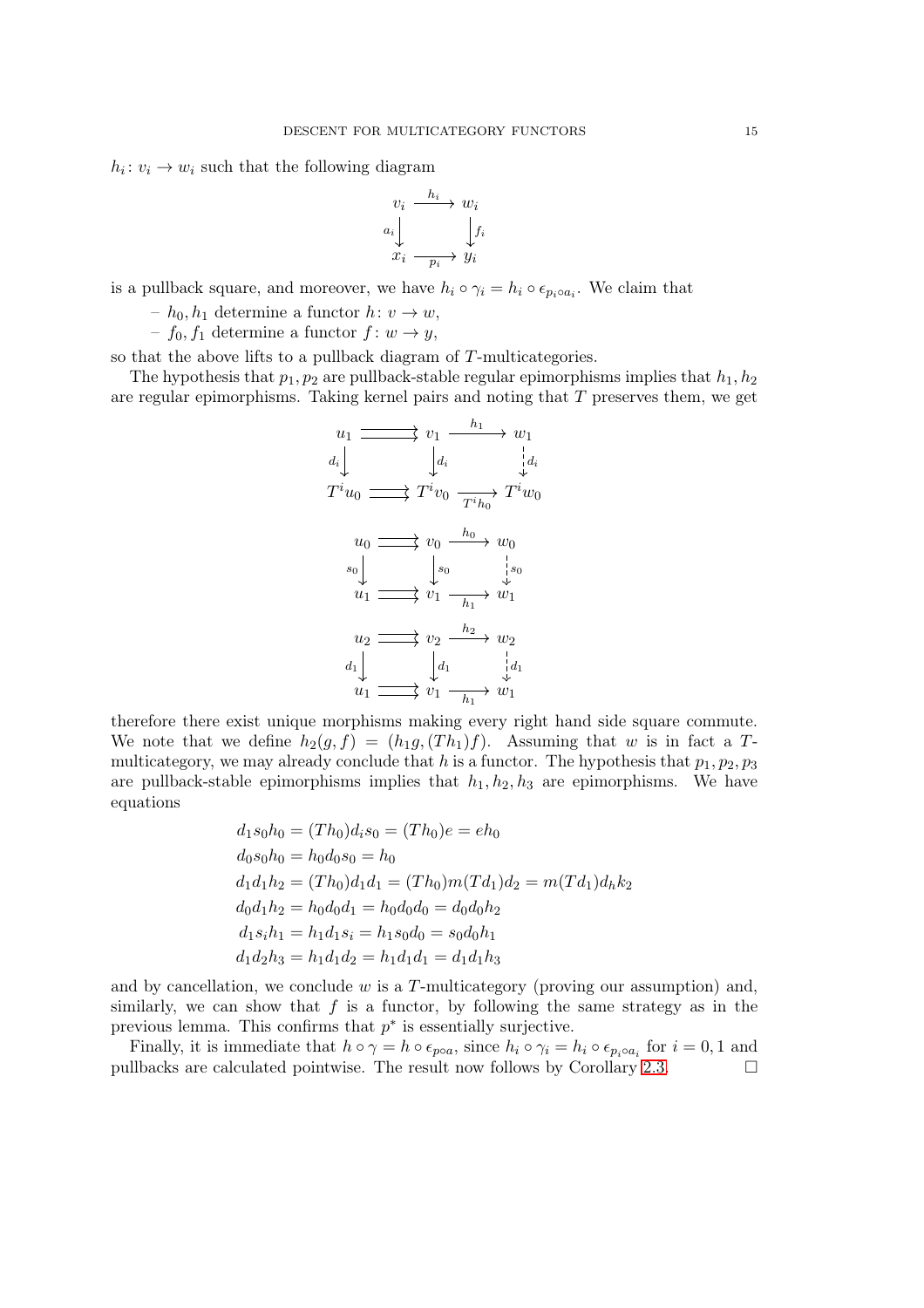## 6. Epilogue

<span id="page-15-0"></span>There are sparse examples of cartesian monads, and therefore sparse examples of categories of internal multicategories over a monad. For  $\beta$  finitely extensive with finite limits and pullback-stable nested countable unions, as in [\[16,](#page-17-17) Appendix D], the free category monad on graphs internal to  $\beta$  is cartesian, and therefore so is the free monoid monad W on  $\beta$ . In fact, Leinster's construction is iterable, and most known examples fit into the above conditions.

A class of examples outside of previous setting is given by free monoid monads on extensive categories with finite limits (thus, trading off the requirement of the aforementioned unions by infinitary extensivity). These are also cartesian; the idea is that the coproduct functor  $\text{Fam}(\mathcal{B}) \to \mathcal{B}$  preserves finite limits, so we may construct the required limit diagrams in  $\textsf{Fam}(\mathcal{B})$ , allowing us to conclude that such monads preserve pullbacks and that the required naturality squares are pullbacks.

Given a cartesian monad on a category  $\beta$  with pullbacks and  $\mathscr C$  an internal Tmulticategory, we can construct a cartesian monad  $T_{\mathscr{C}}$  on  $\mathscr{B} \downarrow \mathscr{C}_0$ ; see Corollary 6.2.5 ibid. This yields an equivalence of categories

<span id="page-15-1"></span>(12) 
$$
\mathsf{Cat}(T_{\mathscr{C}}, \mathcal{B} \downarrow \mathscr{C}_0) \cong \mathsf{Cat}(T, \mathcal{B}) \downarrow \mathscr{C},
$$

and since pullback-stable (regular) epimorphisms and effective descent remain unchanged on slice categories (more precisely,  $\mathcal{C}/x \to \mathcal{C}$  creates each of the three types of morphism), we can deduce facts about effective descent of complicated internal multicategories in terms of simpler ones.

For the remainder of this section, we will discuss some simple examples of interest, compare our work with other literature, then mention some open problems.

 $(M \times -)$ -multicategories. Given a monoid M, we can define a cartesian monad  $M \times$ on Set. An  $(M \times -)$ -multicategory  $\mathscr C$  is, intuitively, a category with weighted domains.  $(M \times -)$ -morphisms are of the form  $f: x \stackrel{m}{\to} y$  for objects  $x, y$  and an element  $m \in M$ , and if  $g: y \stackrel{n}{\rightarrow} z$ , then  $g \circ f: x \stackrel{n \cdot m}{\longrightarrow} z$ . Identities are given by  $id: x \stackrel{1}{\rightarrow} x$ , and these are to satisfy associativity and identity laws.

Despite being a more complicated structure than a category,  $(M \times -)$ -functors of effective descent are not harder to come by compared to classical functors. A well-known result (which can be deduced from [\(12\)](#page-15-1)) is that  $\mathsf{Cat}(M \times -$ , Set) ≅ Cat  $\downarrow M$ , where we view M as a one object category. Hence, an  $(M \times -)$ -functor is an effective descent morphism whenever it has the respective property as a functor. In fact, since [\[15\]](#page-17-11) characterizes effective descent functors, we have also characterized effective descent  $(M \times-)$ -functors. The arguments remain unchanged when we replace Set by a lextensive category B (with regular epi-mono factorizations for the complete characterization).

Classical and operadic multicategories. A multicategory  $\mathscr C$  consists of sets  $\mathscr C_0$  and  $\mathscr{C}_1$  of objects and multimorphisms, respectively, together with domain and codomain functions  $d_1: \mathcal{C}_1 \to W\mathcal{C}_0$ ,  $d_0: \mathcal{C}_1 \to \mathcal{C}_0$ , together with composition and unit operations  $d_1: \mathscr{C}_2 \to \mathscr{C}_1$  and  $s_0: \mathscr{C}_0 \to \mathscr{C}_1$  satisfying associativity and identity properties. Here,  $\mathscr{C}_2$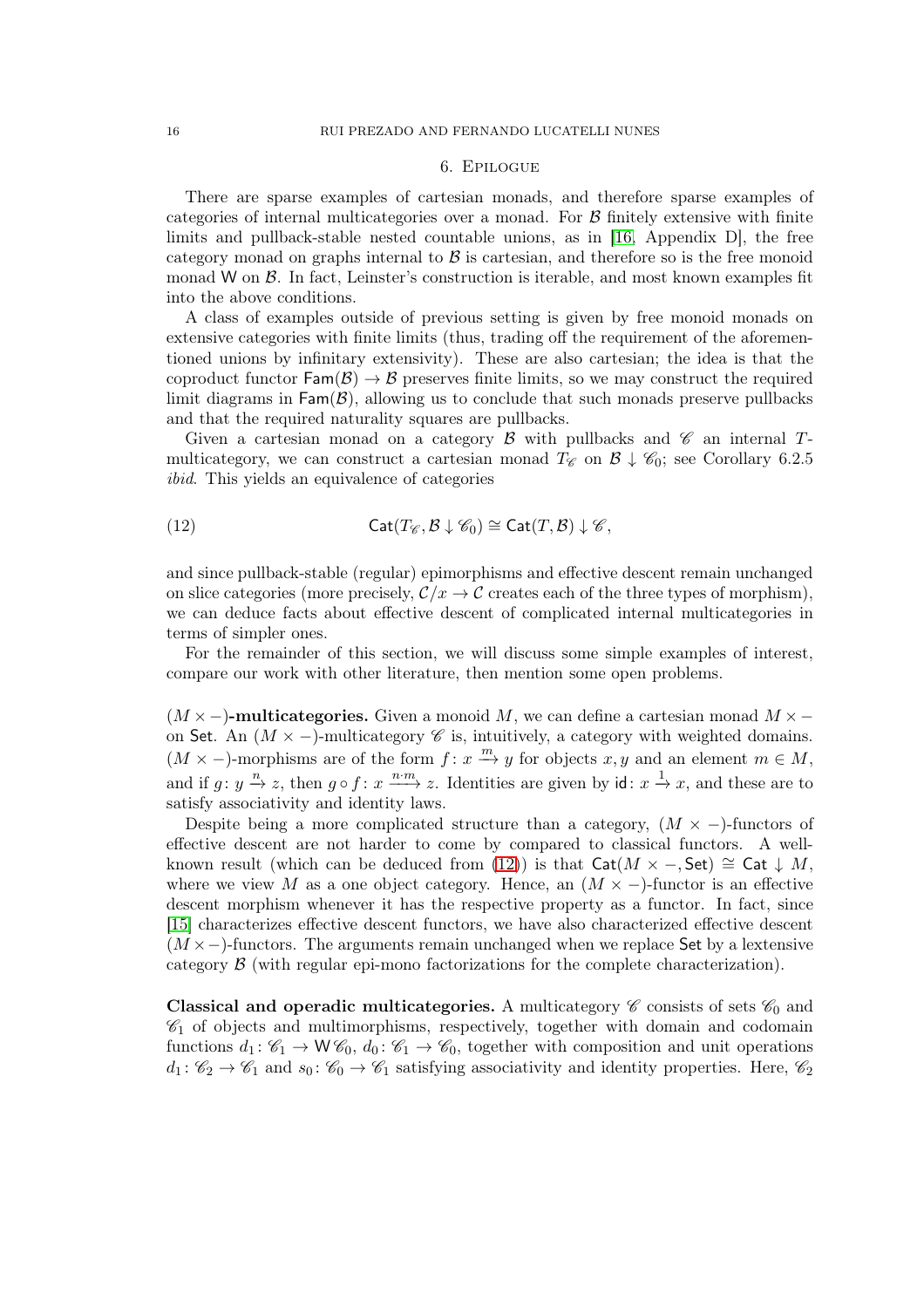is the set of multicomposable pairs given by the pullback of  $d_1$  and  $Td_0$ . Likewise,  $\mathscr{C}_n$  is the set of multicomposable  $n$ -tuples.

A multicategory functor  $F: \mathscr{C} \to \mathscr{D}$  is given by a pair of functions on objects and multimorphisms which preserve domain, codomain, unit and composition. Our main result states that  $F$  is effective for descent whenever it is surjective on multimorphisms, multicomposable pairs, and multicomposable triples.

To extend this result using  $(12)$ , suppose we have an operad  $\mathcal{O}$  (a multicategory with one object). The induced monad  $W_{\mathcal{O}}$  is said to be an *operadic monad*, which is cartesian. These are related to strongly regular theories; we refer the reader to [\[16\]](#page-17-17) and [\[8\]](#page-17-18) for details. One could denote the category  $\text{Cat}(W_{\mathcal{O}}, \text{Set})$  as the category of operadic multicategories and functors between them. These functors come with an underlying multicategory functor, and is effective for descent in  $\mathsf{Cat}(W_{\mathcal{O}}, \mathsf{Set})$  if and only if it is effective for descent in Cat(W, Set). As in the previous case, the same arguments work for  $\beta$  lextensive.

State of the art. Our results have shown that three levels of "surjectivity" (of singles, pairs and triples of multimorphisms) is sufficient to determine effective descent in generalized multicategories. This is consistent with the findings of [\[14,](#page-17-3) 6.2 Proposition] for Cat, and in [\[15,](#page-17-11) Theorem 6.2.9] for  $Cat(\mathcal{C})$  where C has finite limits and a (regular epi, mono)-factorization, where these three levels are also necessary.

This is also the case for V-categories, with  $V$  cartesian, as verified by [\[17,](#page-17-12) Theorem 9.11] (with suitable  $\mathcal V$  lextensive), and [\[5,](#page-17-7) Theorem 5.4] (with  $\mathcal V$  a complete Heyting lattice). In fact, in the latter case, one fewer level of surjectivity is necessary, as  $\mathcal V$  is thin.

In the enriched multicategory case, for T the ultrafilter monad and  $\mathcal{V} = 2$  (so that  $(T, V)$ -Cat = Top), we have the result of [\[4,](#page-17-5) Theorem 5.2], which requires only two levels of surjectivity as well.

Further work. We also take the opportunity to state some open problems. One might be interested in verifying whether the converses to Theorems [4.5](#page-12-3) or [5.3](#page-13-1) hold. As mentioned in the introduction, LeCreurer gave an affirmative answer for  $T = id$  and further requiring a (regular epi, mono)-factorization on  $\beta$ . One might also wonder if this extra condition is necessary.

<span id="page-16-0"></span>Another interesting problem is to check whether LeCreurer's tools are also amenable to fully characterize effective descent morphisms of enriched categories internal to B.

### Appendix A. T-stability of pullback-stable classes

We establish in this appendix some auxiliary lemmas about preservation of pullbackstable classes.

Lemma A.1. T creates any pullback-stable property of morphisms in its essential image.

*Proof.* If  $Tf$  satisfies a property P, stable under pullback, then the unit and multiplication naturality squares guarantee that f and  $TTf$  also satisfy P.

Corollary A.2. If  $Tf$  is a pullback-stable (regular) epimorphism, effective for descent, then f and  $TTf$  also have the respective property.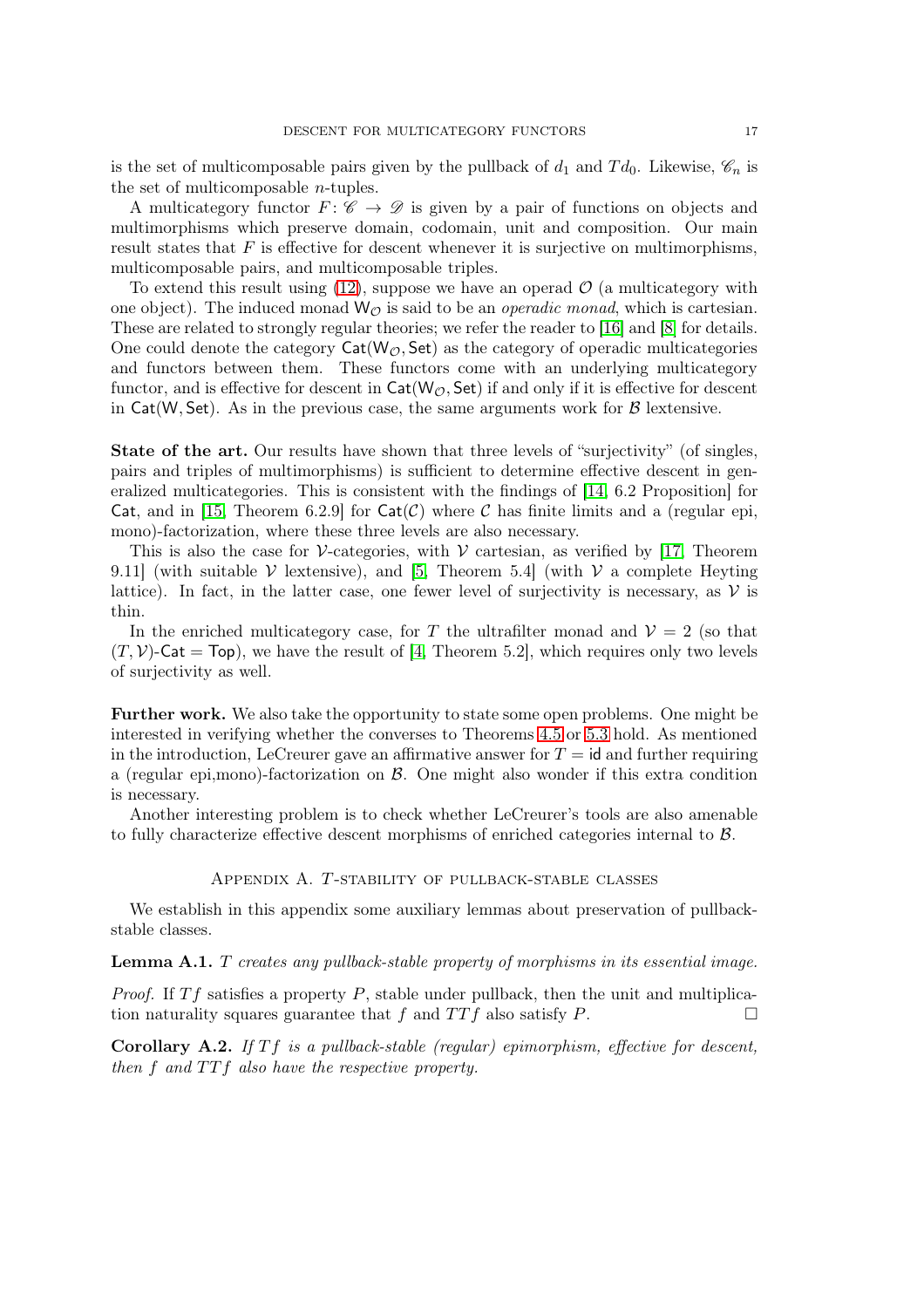<span id="page-17-16"></span>**Lemma A.3.** Let  $f: x \to y$  be a T-graph morphism, and let  $\mathcal{E}$  be a class of epimorphisms, containing all retractions, closed under composition and cancellation. If  $f_1$  is in  $\mathcal{E}$ , then so is  $f_0$ .

*Proof.* Since  $d_0: x_1 \to x_0$  is a retraction,  $d_0 f_1 = f_0 d_0$  is in  $\mathcal{E}$ , therefore so is  $f_0$ .

We are interested in the cases  $\mathcal E$  is the class of pullback-stable epimorphisms, descent morphisms and effective descent morphisms.

## <span id="page-17-0"></span>**ACKNOWLEDGEMENTS**

The authors would like to thank Maria Manuel Clementino for her feedback on this work. We also thank her for fruitful discussions on effective descent morphisms during our research stay in Oberwolfach. These discussions positively influenced the revision of this paper, especially concerning the statement of Corollary [2.5.](#page-5-2)

#### <span id="page-17-1"></span>**REFERENCES**

- <span id="page-17-15"></span>[1] Jean Bénabou and Jacques Roubaud. Monades et descente. C. R. Acad. Sci. Paris Sér. A-B, 270:A96–A98, 1970.
- <span id="page-17-4"></span>[2] Francis Borceux and George Janelidze. Galois theories. Cambridge Studies in Advanced Mathematics, 72, Cambridge University Press, Cambridge, 2001.
- <span id="page-17-13"></span>[3] Albert Burroni. T –catégories (catégories dans un triple). Cahiers de topologie et géométrie différentielle catégoriques, 3(12):215–321, 1971.
- <span id="page-17-5"></span>[4] Maria Manuel Clementino and Dirk Hofmann. Triquotient maps via ultrafilter convergence. Proceedings of the American Mathematical Society, 130, no. 11, 3423–3431, 2002.
- <span id="page-17-7"></span>[5] Maria Manuel Clementino and Dirk Hofmann. Effective descent morphisms in categories of lax algebras. Applied Categorical Structures, 12, no. 5-6, 413–425, 2004.
- <span id="page-17-9"></span>[6] Maria Manuel Clementino and Dirk Hofmann. Descent morphisms and a van Kampen Theorem in categories of lax algebras. Topology and its Applications, 159, no. 9, 2310–2319, 2012.
- <span id="page-17-10"></span>[7] Maria Manuel Clementino and Dirk Hofmann. The rise and fall of V-functors. Fuzzy Sets and Systems, 321, 29–49, 2017.
- <span id="page-17-18"></span>[8] Aurelio Carboni and Peter Johnstone. Connected limits, familial representability and Artin glueing. Mathematical Structures in Computer Science, 5(4):441–459, 1995.
- <span id="page-17-8"></span>[9] Maria Manuel Clementino and George Janelidze. A note on effective descent morphisms of topological spaces and relational algebras. Topology and its Applications, 158, no. 17, 2431– 2436, 2011.
- <span id="page-17-6"></span>[10] Maria Manuel Clementino and Walter Tholen. Metric, topology and multicategory – a common approach. Journal of Pure and Applied Algebra, 179, no. 1-2, 13–47, 2003.
- <span id="page-17-14"></span>[11] Claudio Hermida. Representable multicategories. Advances in Mathematics, 151:164–225, 2000.
- <span id="page-17-2"></span>[12] George Janelidze and Walter Tholen. Facets of descent, I. Applied Categorical Structures, 2(3):245–281, 1994.
- [13] George Janelidze and Walter Tholen. Facets of descent, II. Applied Categorical Structures, 5(3):229–248, 1997.
- <span id="page-17-3"></span>[14] George Janelidze, Manuela Sobral and Walter Tholen. Beyond Barr exactness: effective descent morphisms. Categorical foundations, 359–405, Encyclopedia Math. Appl., 97, Cambridge Univ. Press, Cambridge. 2004.
- <span id="page-17-11"></span>[15] Ivan Le Creurer. Descent of Internal Categories. PhD thesis, Université Catholique de Louvain, 1999.
- <span id="page-17-17"></span>[16] Tom Leinster. Higher operads, higher categories. London Mathematical Society Lecture Note Series, 298, Cambridge University Press, Cambridge, 2004.
- <span id="page-17-12"></span>[17] Fernando Lucatelli Nunes. Pseudo-Kan extensions and descent theory. Theory and Applications of Categories, 33(15):390–448, 2018.